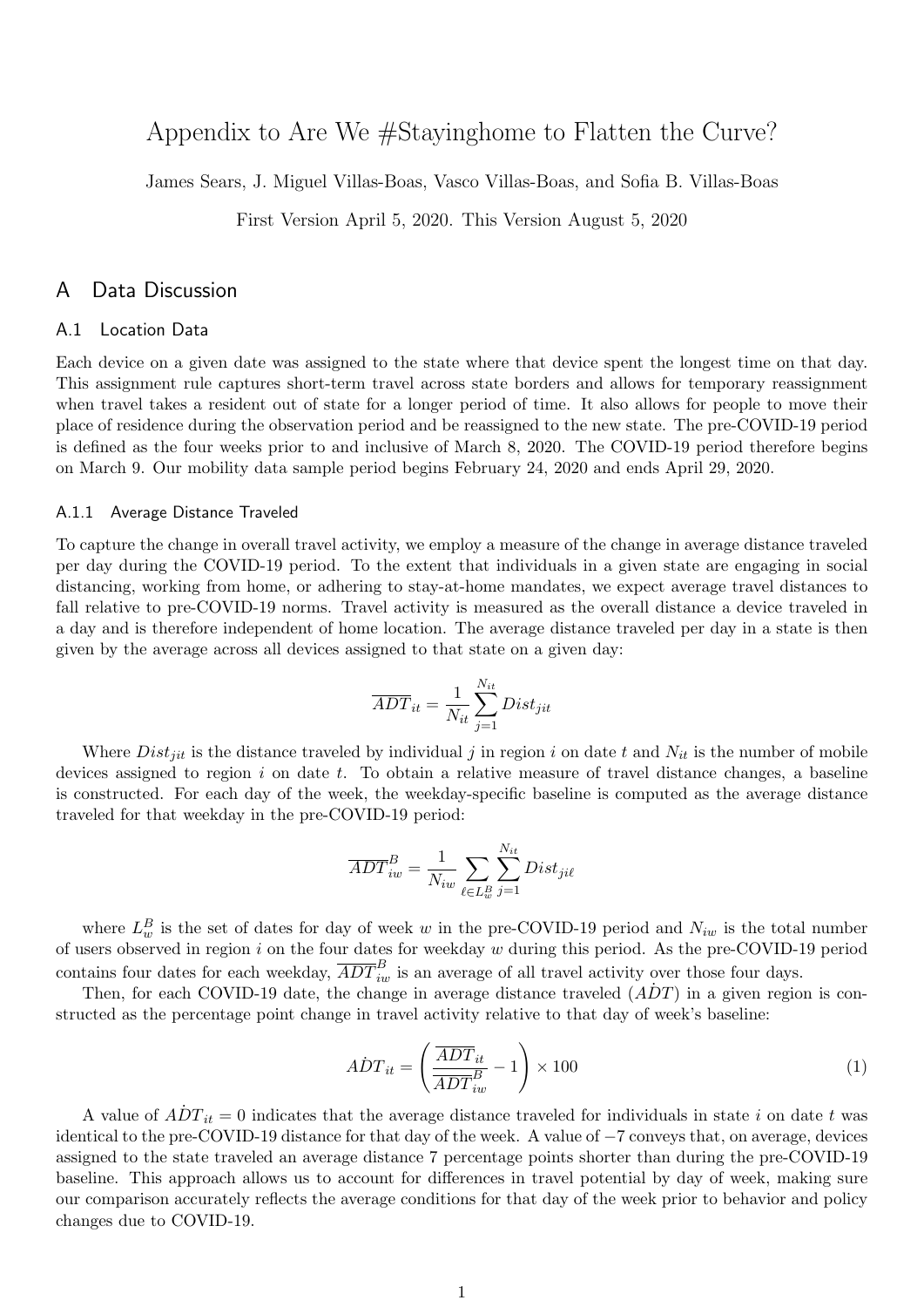#### A.1.2 Non-Essential Visits

Our utilized measure of the change in visits to non-essential businesses  $(NEV)$  offers a similar comparison targeted at travel to the types of businesses most heavily impacted by stay-at-home mandates. As travel to essential businesses (i.e. supermarkets and pharmacies) is not restricted by state stay-at-home mandates, the measure focuses only on visitations to points of interest likely affected by non-essential business closures. Businesses likely to be deemed "non-essential" include department stores, spas and salons, fitness facilities, event spaces, and many others; non-essential businesses are defined according to group definitions in both the Unacast SDK and the OpenStreetMaps POI's to improve accuracy (see Table [1](#page-2-0) for a complete list of included business types). Visitations to these businesses are then extracted from visitation data available in the Unacast SDK. The metric  $\dot{N}EV$  is constructed similarly to  $\dot{A}DT$ , replacing the average distance traveled per day with the average visitations to non-essential businesses:

$$
N\dot{E}V_{it} = \left(\frac{\overline{NEV}_{it}}{\overline{NEV}_{iw}^B} - 1\right) \times 100\tag{2}
$$

Where the baseline is again constructed as the average for a given weekday in the pre-COVID-19 period for a given state. A value of  $NEV_{it} = 2$  indicates a two percentage point increase in visitations to non-essential businesses relative to baseline norms for that weekday in a given state.

#### A.1.3 Measurement Concerns

Our utilized measure of changes in non-essential visits captures observed travel behavior to the types of businesses likely affected by state stay-at-home mandates and reflects both closures and modified business practices. While some categories of businesses were closed with near uniformity across state policies (i.e. casinos), others included exceptions for certain subgroups or under particular types of activity. For example, the particular restrictions across states on whether restaurants were required to suspend operation entirely or could continue offering orders for drive-through, curbside pickup, or delivery varied highly, with many states heavily restricting but still allowing home improvement stores to operate. In this manner, visitations to non-essential visits will never hit zero. While we do not expect to perfectly capture the particulars of each states' policies, this measure is intended to provide a proxy that can speak to changes in observed behavior.

Further, the measure's definition and our empirical approaches are able to control for many of the suspected sources of bias. The comparison to the pre-COVID-19 baseline for a given day of the week normalizes the value relative to visitation levels at a time not yet affected by COVID-19 concerns. In addition, our differenceand-differences and weighted event study are identified using residual variation remaining after partially off the averages for a given state, day of week, and date or state-specific cubic time trends. This eliminates measurement error concerns arising from differences in classification errors state to state, as our approach controls for any fixed distribution of business types in a state. General variation in classification error across states would introduce a source of attenuation bias that would drive our estimated treatment effects toward zero. One remaining scenario in which our estimates would be biased would be the case in which systematic variation existed over time in classification error that was correlated with travel to these stores and with the adoption of stay-at-home policies (or in the weighted event study case with time elapsed post-implementation). If our sample included an extensive period during which many states were modifying or eliminating their stayat-home mandates, then we would be concerned with falsely attributing visitation changes due to mandate easings to their implementations. However, this would serve to introduce upward bias to our ATT estimates, leading to underestimation of the reductions in visitations due to stay-at-home mandates.

#### A.1.4 Human Encounter Rate

The Unacast metric for human encounters follows that of [\[13\]](#page-38-0) and is defined as

$$
ENC_{it} = \frac{\sum_{j=1}^{N_{it}}Enocunters_{jit}}{ENC^B}
$$

Where *Encounters* is the sum of unique encounters across all devices  $N_{it}$  assigned to state i on date t and Land Area measures the square kilometers of land area for the state. An encounter is counted when two users from the same geographic area are observed within a 50 meter radius circle of each other for no more than 60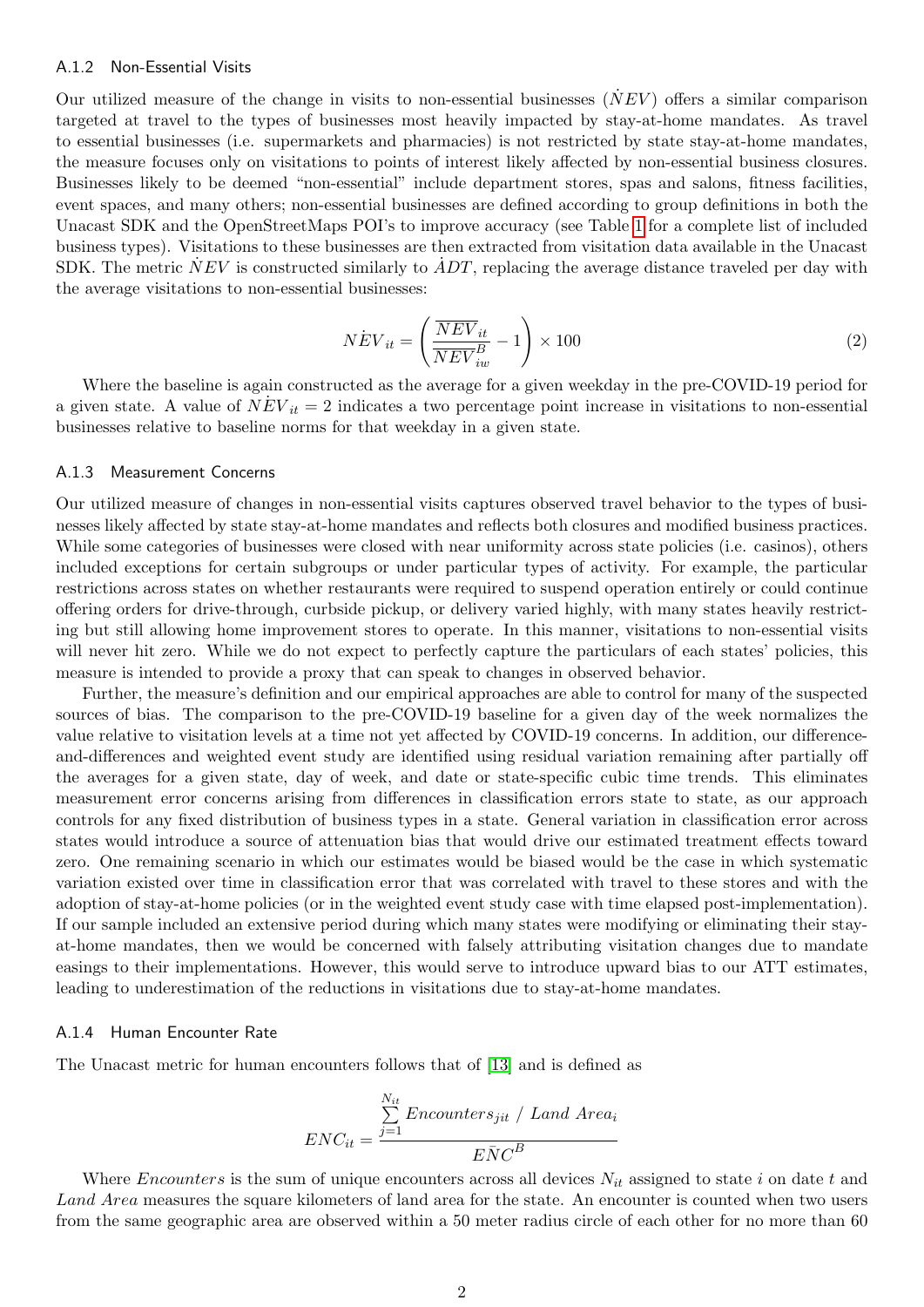<span id="page-2-0"></span>

| Category                     | <b>Business Type</b>                                                                                                                                                                                                                                                                                                                                                                                                                                                                                                                                                                                                                                                                            |
|------------------------------|-------------------------------------------------------------------------------------------------------------------------------------------------------------------------------------------------------------------------------------------------------------------------------------------------------------------------------------------------------------------------------------------------------------------------------------------------------------------------------------------------------------------------------------------------------------------------------------------------------------------------------------------------------------------------------------------------|
| Unacast POIs                 | Restaurant (multiple kinds), Department Store, Clothing<br>(multiple kinds), Footwear, Discount Stores, Jewelry, Com-<br>puters + Consumer Electronics, Gifts, Seasonal, Books, Of-<br>fice Supplies, Hair, Cosmetics + Beauty Supplies, $Gyms +$<br>Fitness Facilities, Communications, New/Used Car Dealers,<br>Hotels, Used Products, "Crafts, Toys, and Hobbies", Travel,<br>"Spa, Massage, $+$ Aesthetics", Sports $+$ Recreation, Weight<br>$Loss, Furnishings, Home + Housewaves, Home Improvement$<br>$+$ Building Supplies, "Printing, Copying $+$ Publishing", The-<br>atres, Music, Amusement, Furnishing Rentals, Shared Offices<br>+ Coworking, Car Wash, Cannabis Retail, Flowers |
| OpenStreetMap "amenity" POIs | bar, pub, cafe, restaurant, theatre, nightclub, cinema, casino                                                                                                                                                                                                                                                                                                                                                                                                                                                                                                                                                                                                                                  |
| OpenStreetMap "leisure" POIs | bowling_alley, fitness_centre, cafe, restaurant, theatre, night-<br>club                                                                                                                                                                                                                                                                                                                                                                                                                                                                                                                                                                                                                        |
| OpenStreetMap "shop" POIs    | department_store, mall, clothes, shoes, doityourself, furni-<br>ture, sports                                                                                                                                                                                                                                                                                                                                                                                                                                                                                                                                                                                                                    |

minutes. In this way the numerator provides a normalized measure of encounters that is reflective of typical patterns for both rural and urban environments.

Encounters per square kilometer are then divided by the baseline encounter rate before subtracting off one. In contrast to the changes in average distance traveled and non-essential visits, Unacast uses "the national average encounter density during the 4 weeks that immediately precede COVID-19 outbreak (February 10th - March 8th)" (Ngo 2020). An absolute baseline is used here to better reflect the potential for infection in more densely populated areas. As a result,  $ENC_{it}$  is interpreted as the percentage point change in the encounter rate relative to the national pre-COVID-19 average. An encounter rate equal to that of the national baseline rate results in a value of  $ENC_{it} = 0$ , while a value of  $ENC_{it} = -12$  indicates a 12 percentage point reduction in the encounter rate for state  $i$  on date  $t$  relative to the "business-as-usual" national baseline. To convert the unique human encounter rate to a relative measure, we divide the Unacast-provided encounter rate for a given state and day by that state's average for the observed portion of the baseline period (February 24 to March 8):

$$
\dot{ENC}_{it} = \left(\frac{\overline{ENC}_{it}}{\overline{ENC}_{i}^B} - 1\right) \times 100\tag{3}
$$

In this way our employed encounter rate normalizes the encounter rate ratio relative to the baseline for a given state, reflecting the extent to which residents of a given state are reducing their encounter rate relative to that states' pre-COVID-19 level.

### A.2 Health Data

We obtain information on hospitalizations and deaths from COVID-19 by state from the COVID Tracking Project [\[8\]](#page-38-1). Published values are obtained directly from the respective public health authorities, supplemented with additions from press conferences or trusted news sources. Controversy exists about how to measure deaths and whether all those that are truly COVID 19-related are being captured in existing counts, or only those for which the patient has been tested, which would result in the new daily death rate data we use to be under reported, but these are the most up to date health data available. In terms of the hospitalization data, there are 12 states and Washington D.C. that do not report a consistent time series of hospitalizations due to COVID-19, including three of the first four adopters: California, Delaware, Illinois, Louisiana, Michigan, Missouri, North Carolina, Nebraska, New Jersey, Nevada, Texas, and Washington., resulting in missing values for the hospitalization analysis.

To investigate the time patterns of health outcomes, we start by breaking up the average death rate by day separately for two groups of states: those that are mandate states and the eight states that are not. In Figure [2,](#page-4-0) we see that average death rates increase more for states that did implement mandates than for those states that did not and that the patterns for hospitalization rates are noisier, as shown in the bottom panel of this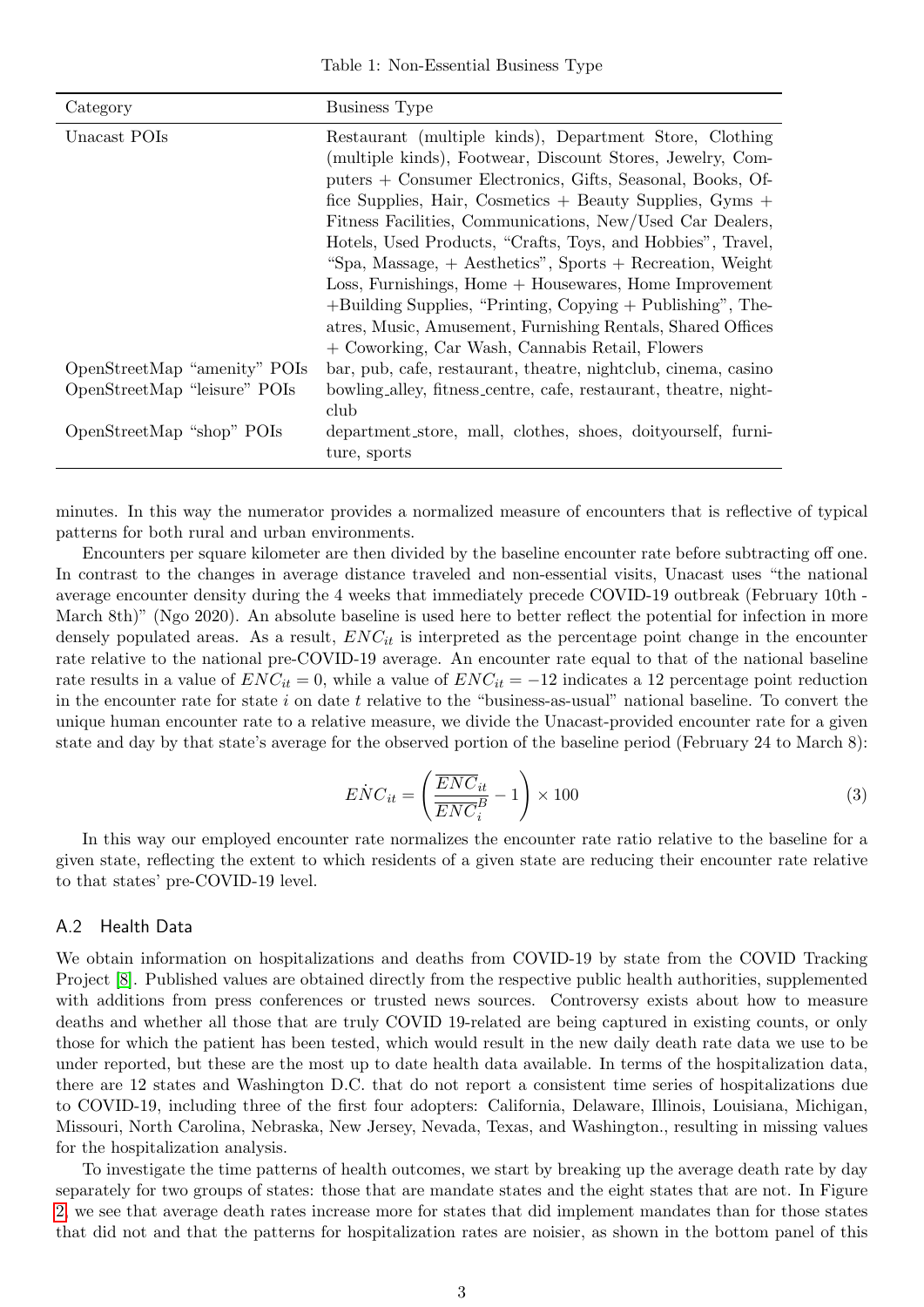

Never Mandate States  $-$  Mandate States

Figure 1: Source: Health Data source COVID-19 Tracking Project. Mandate states are all states that adopted at some point a stay at home mandate. The eight non-mandate states are Arkansas, Iowa, Oklahoma, Nebraska, North Dakota, South Dakota, Utah, and Wyoming. The vertical lines indicates March 19 and April 8, the dates of the first and last statewide stay-at-home mandates.

figure.

We provide here additional patterns for the evolution of average death and hospitalization rates by day across states. We split states into two groups and report the averages separately for states that exhibit larger than median and lower than median drops in mobility, non essential visits, and encounter rates. Looking at the time patterns for states that experience the largest reductions in mobility and distinguish from the average death rates for the states that experience the lowest mobility reductions (lower than the median drop), as measured by daily changes in average distance traveled, we show in Figure [3](#page-5-0) that the increase in death rates is different for those states that have the smallest reductions in mobility. The hospitalization evolution is noisier as show in the bottom panel. The patterns are similar for the break down by reductions in non essential visits in Figure [4](#page-7-0) and in encounter rates as shown in both panels in Figure [5.](#page-8-0)

### A.3 Health Data Quality

While all states report both the change and running total of deaths, reporting of hospitalizations is less consistent and often incomplete. Tables [2](#page-6-0) and [3](#page-9-0) summarize the data quality and coverage for deaths and hospitalizations across all states and Washington D.C. for states reporting and not reporting hospitalization data, respectively. As of May 2, 37 states report at least two days of hospitalization data while 13 and Washington D.C. report no hospitalization data. While state consistently report between 30 and 60 days of death data as both daily changes and running totals, hospitalization data is much more sparse and reported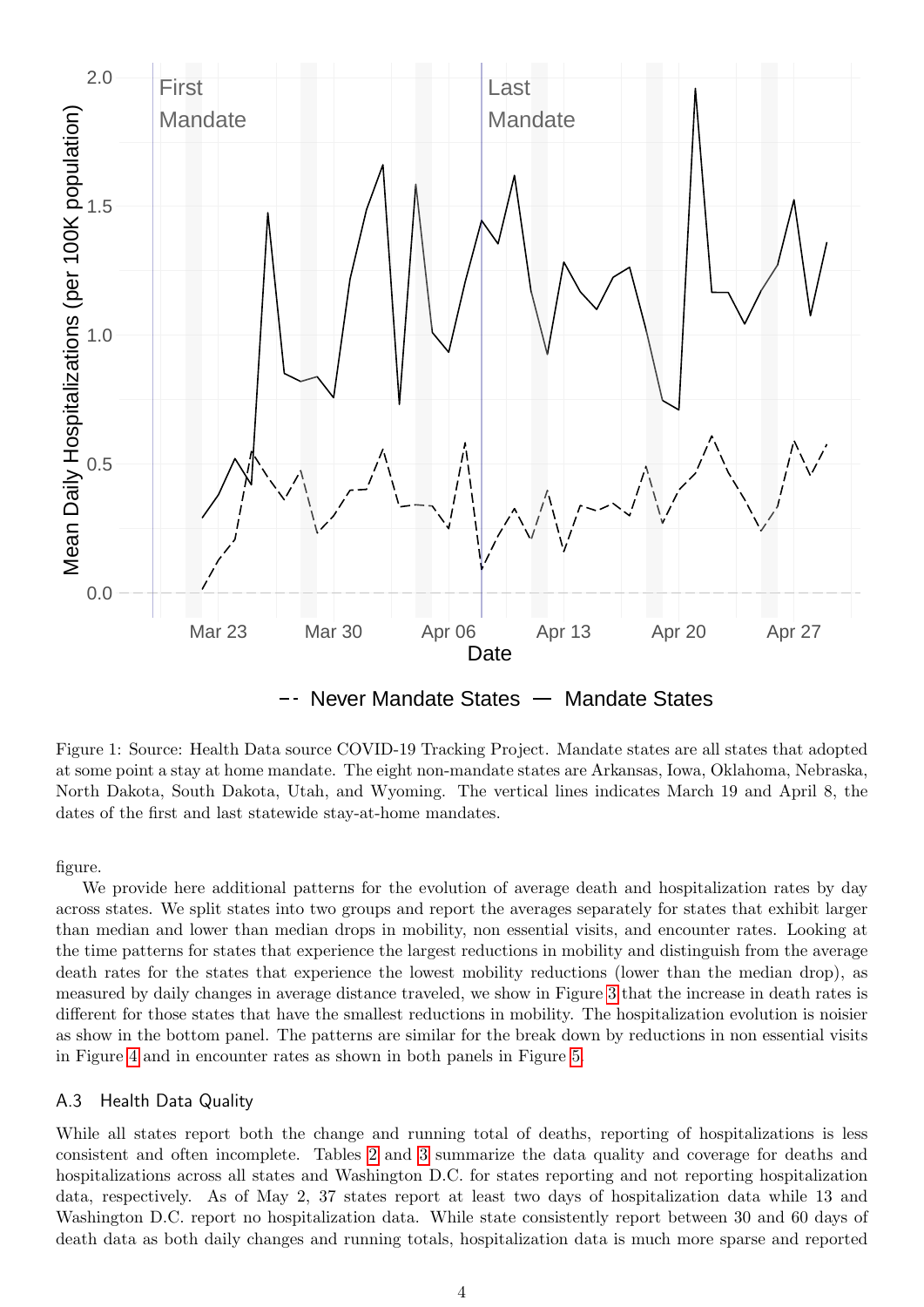<span id="page-4-0"></span>

Figure 2: Source: Health Data source COVID-19 Tracking Project. Mandate states are all states that adopted at some point a stay at home mandate. The eight non-mandate states are Arkansas, Iowa, Oklahoma, Nebraska, North Dakota, South Dakota, Utah, and Wyoming. The red vertical line indicates March 19, the date the first state policy was implemented in California.

in different ways by different states. Alaska and Connecticut report hospitalization as both the daily change and running total, while the remaining 35 states only report the cumulative number of hospitalization by date. Hospitalization data coverage ranges from a minimum of 2 days (Connecticut) to a maximum of 42 days (Colorado, Florida, Massachusetts, New York, North Dakota, Ohio, and Oklahoma). As we utilize the daily change per 100 million residents as outcomes of interest in our main analyses, we convert all hospitalization data provided as sums only to the daily change before dividing by 100 million population.

To evaluate overall data quality by state, CVT assigns a quality grade. This letter grade is assigned by analyzing 16 different factors across 5 categories. These factors include reporting characteristics ("Is the state's official COVID-19 website the best source that exists for that state's consistent, reliably updated data," and "Does the state format its COVID-19 data in a machine-readable way?"), testing data completeness ("Is the state reporting the total number of positive test results," "Is the state reporting the total number of negative test results," and "Is the state reporting the total number of tests conducted?"), reporting on patient outcomes ("Is the state reporting how many patients are hospitalized with COVID-19," "Is the state reporting how many patients with COVID-19 are being treated in ICUs," "Is the state reporting how many patients with COVID-19 are on ventilators," and "Is the state reporting how many patients have recovered from COVID-19?"), demographic reporting ("Is reported data broken down by patients' pre-existing conditions," "Does the state break down reported COVID-19 cases into racial categories," "Does the state break down reported COVID-19 cases into ethnic categories," "Does the state break down reported COVID-19 deaths into racial categories," and "Does the state break down reported COVID-19 deaths into ethnic categories"), along with whether the state reports hospital capacity and report data in the form of line lists [\[8\]](#page-38-1). As the grades combine reporting for testing with mortality and morbidity and demographic reporting, these grades are best interpreted as a measure of the completeness of reporting.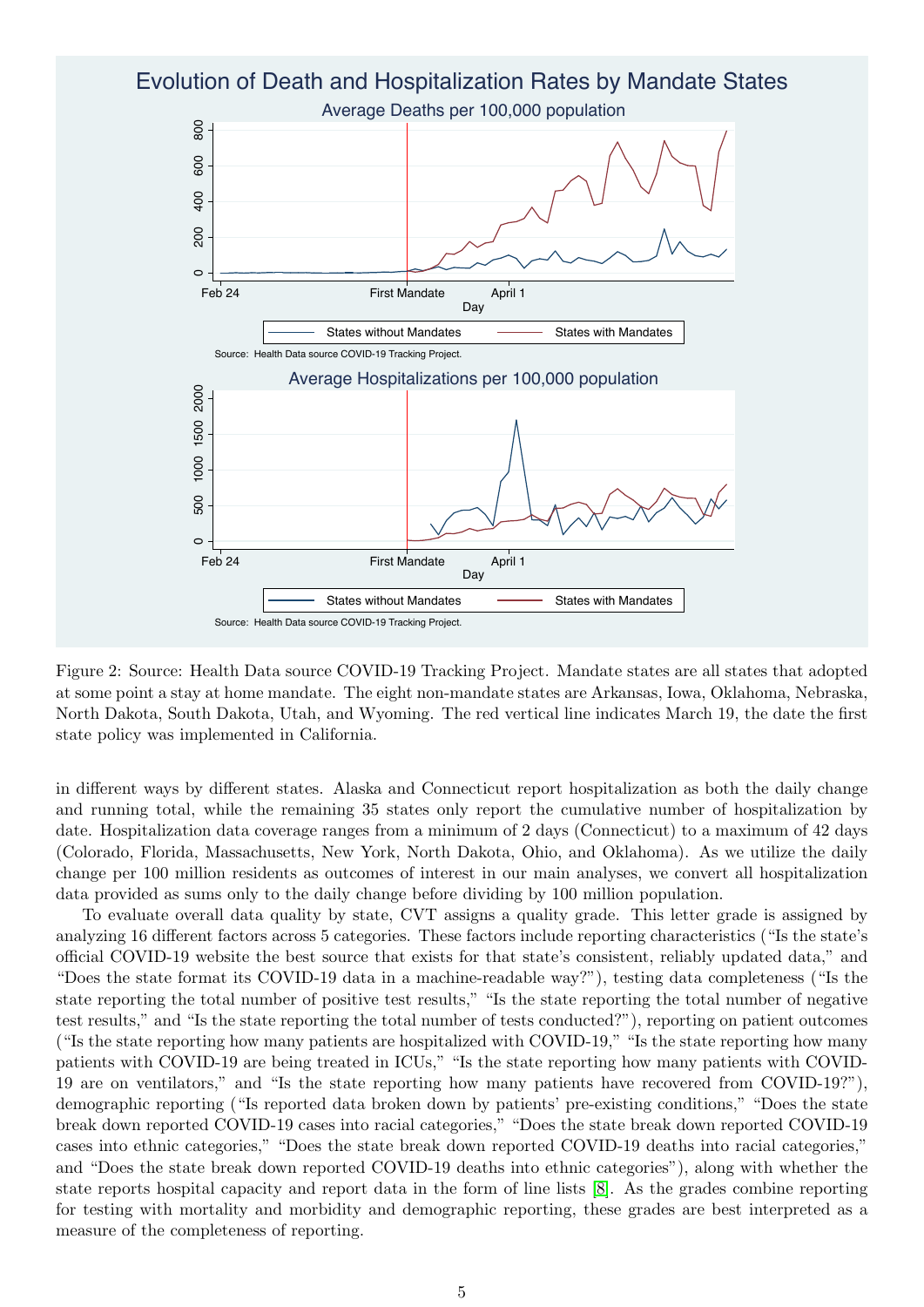<span id="page-5-0"></span>

Figure 3: Source: Health Data source COVID-19 Tracking Project. The evolution is broken up by two groups of states, those with drops in the change in average distance traveled  $(\overline{ADT})$  larger than the median drop by state, and those with drops lower than the median (where the median drop is -30.9%). The states with higher than median drop in CADT are: AK, CA, CO, CT, DE, FL, HI, IL, MA, MD, ME, MI, MN, NH, NJ, NV, NY, OH, PA, RI, VT, WA, WI. The red vertical line indicates March 19, the date the first state policy was implemented in California.

Mortality and morbidity data obtained from CVT correlate strongly with other sources of COVID-19 health data. We chose CVT as our main source of health outcome data as they were found to balance transparency with coverage and stood as the most complete source of hospitalization data. To provide evidence for the insensitivity of our health findings to our choice of data source, we next compare our utilized mortality data to that from two other major sources. In Table [4](#page-10-0) we present the correlations of COVID-19 mortality data from three sources: CVT, the New York Times' "Coronavirus (Covid-19) Data in the United States" project [\[12\]](#page-38-2), and the COVID-19 Data Repository by the Center for Systems Science and Engineering (CSSE) at Johns Hopkins University [\[11\]](#page-38-3).

Table [5](#page-11-0) provides rankings of states on counts of health outcomes and intensities per million. The gray rows reflect the first four states to adopt statewide stay-at-home mandates, with the table reporting the 15 states with the highest overall incidences of mortality and morbidity from COVID-19.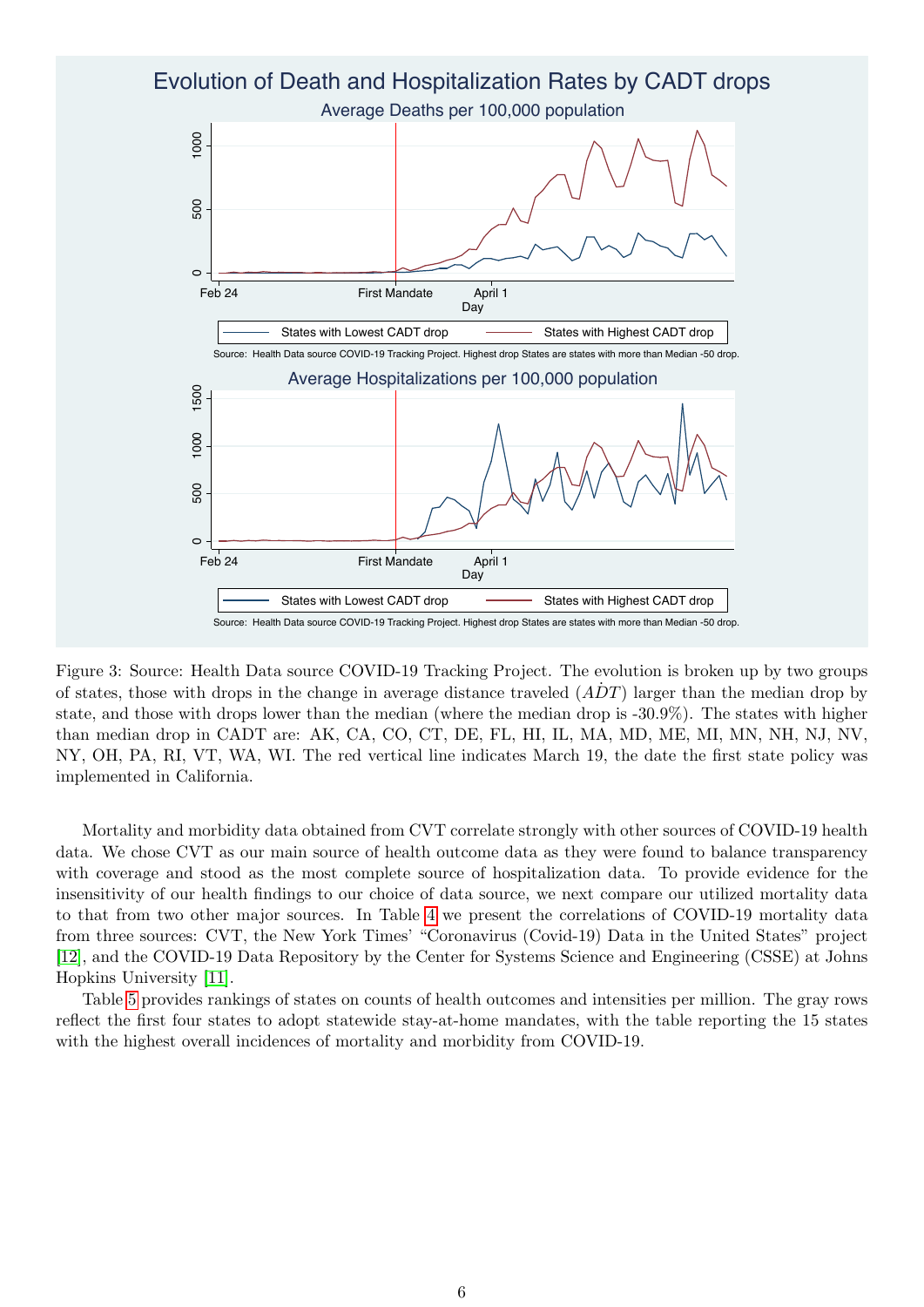<span id="page-6-0"></span>

|                  | State          | Quality          | Days of    | Form of        | Days of        | Form of        |
|------------------|----------------|------------------|------------|----------------|----------------|----------------|
|                  | /District      | Grade            | Death Data | Death Data     | Hosp. Data     | Hosp. Data     |
| $\mathbf{1}$     | Alabama        | $\, {\bf B}$     | 48         | Change and Sum | $28\,$         | Sum only       |
| $\overline{2}$   | Alaska         | $\mathcal{C}$    | $57\,$     | Change and Sum | 33             | Change and Sum |
| $\sqrt{3}$       | Arizona        | $A+$             | 50         | Change and Sum | $8\,$          | Sum only       |
| 4                | Arkansas       | $\boldsymbol{B}$ | 41         | Change and Sum | 27             | Sum only       |
| 5                | Colorado       | $\boldsymbol{B}$ | 49         | Change and Sum | 42             | Sum only       |
| 6                | Connecticut    | B                | 44         | Change and Sum | $\overline{2}$ | Change and Sum |
| 7                | Florida        | $\mathcal{C}$    | $52\,$     | Change and Sum | $42\,$         | Sum only       |
| $8\,$            | Georgia        | $A+$             | 50         | Change and Sum | 38             | Sum only       |
| $\boldsymbol{9}$ | Hawaii         | $\, {\bf B}$     | 31         | Change and Sum | 39             | Sum only       |
| 10               | Idaho          | $\mathcal{C}$    | 41         | Change and Sum | 35             | Sum only       |
| 11               | Iowa           | Α                | 38         | Change and Sum | 16             | Sum only       |
| 12               | Kansas         | A                | $49\,$     | Change and Sum | 36             | Sum only       |
| $13\,$           | Kentucky       | A                | 47         | Change and Sum | $22\,$         | Sum only       |
| 14               | Maine          | $\, {\bf B}$     | 36         | Change and Sum | 33             | Sum only       |
| 15               | Maryland       | $\boldsymbol{A}$ | 44         | Change and Sum | $37\,$         | Sum only       |
| 16               | Massachusetts  | $\boldsymbol{A}$ | $45\,$     | Change and Sum | 42             | Sum only       |
| 17               | Minnesota      | $\boldsymbol{A}$ | $42\,$     | Change and Sum | 41             | Sum only       |
| 18               | Mississippi    | $\boldsymbol{B}$ | 43         | Change and Sum | 41             | Sum only       |
| 19               | Montana        | $\mathcal{C}$    | 35         | Change and Sum | 37             | Sum only       |
| $20\,$           | New Hampshire  | $\mathcal{C}$    | $39\,$     | Change and Sum | 39             | Sum only       |
| 21               | New Mexico     | $\mathcal{C}$    | 38         | Change and Sum | 18             | Sum only       |
| 22               | New York       | $\boldsymbol{B}$ | 48         | Change and Sum | $42\,$         | Sum only       |
| 23               | North Dakota   | $\mathcal{C}$    | $50\,$     | Change and Sum | $42\,$         | Sum only       |
| $24\,$           | Ohio           | $\boldsymbol{B}$ | 43         | Change and Sum | 42             | Sum only       |
| 25               | Oklahoma       | A                | 44         | Change and Sum | 42             | Sum only       |
| 26               | Oregon         | $\boldsymbol{A}$ | $45\,$     | Change and Sum | 41             | Sum only       |
| 27               | Pennsylvania   | $\boldsymbol{B}$ | $45\,$     | Change and Sum | 11             | Sum only       |
| 28               | Rhode Island   | $A+$             | 34         | Change and Sum | 19             | Sum only       |
| 29               | South Carolina | $\, {\bf B}$     | 47         | Change and Sum | 38             | Sum only       |
| $30\,$           | South Dakota   | $\mathbf C$      | 45         | Change and Sum | 32             | Sum only       |
| 31               | Tennessee      | $\, {\bf B}$     | 40         | Change and Sum | $38\,$         | Sum only       |
| $32\,$           | Utah           | $\mathcal{C}$    | $48\,$     | Change and Sum | $32\,$         | Sum only       |
| $33\,$           | Vermont        | $\mathcal{C}$    | 43         | Change and Sum | 13             | Sum only       |
| $34\,$           | Virginia       | $\, {\bf B}$     | $48\,$     | Change and Sum | $38\,$         | Sum only       |
| $35\,$           | West Virginia  | $\mathcal{C}$    | $48\,$     | Change and Sum | 17             | Sum only       |
| 36               | Wisconsin      | $A+$             | $43\,$     | Change and Sum | $32\,$         | Sum only       |
| $37\,$           | Wyoming        | ${\bf C}$        | 36         | Change and Sum | $36\,$         | Sum only       |

Table 2: Health Data Quality, States Reporting Hospitalization Data

This table summarizes the quality and coverage of health data obtained from the Covid Tracking Project (CVT) for states reporting hospitalization data. Quality Grade reports the letter grade assigned by CVT representing the overall data quality based on 16 categories (see the Data Appendix discussion for these categories). Sum indicates that the State health authority only reports the cumulative total, while Change and Sum indicates they report both the daily change and running total.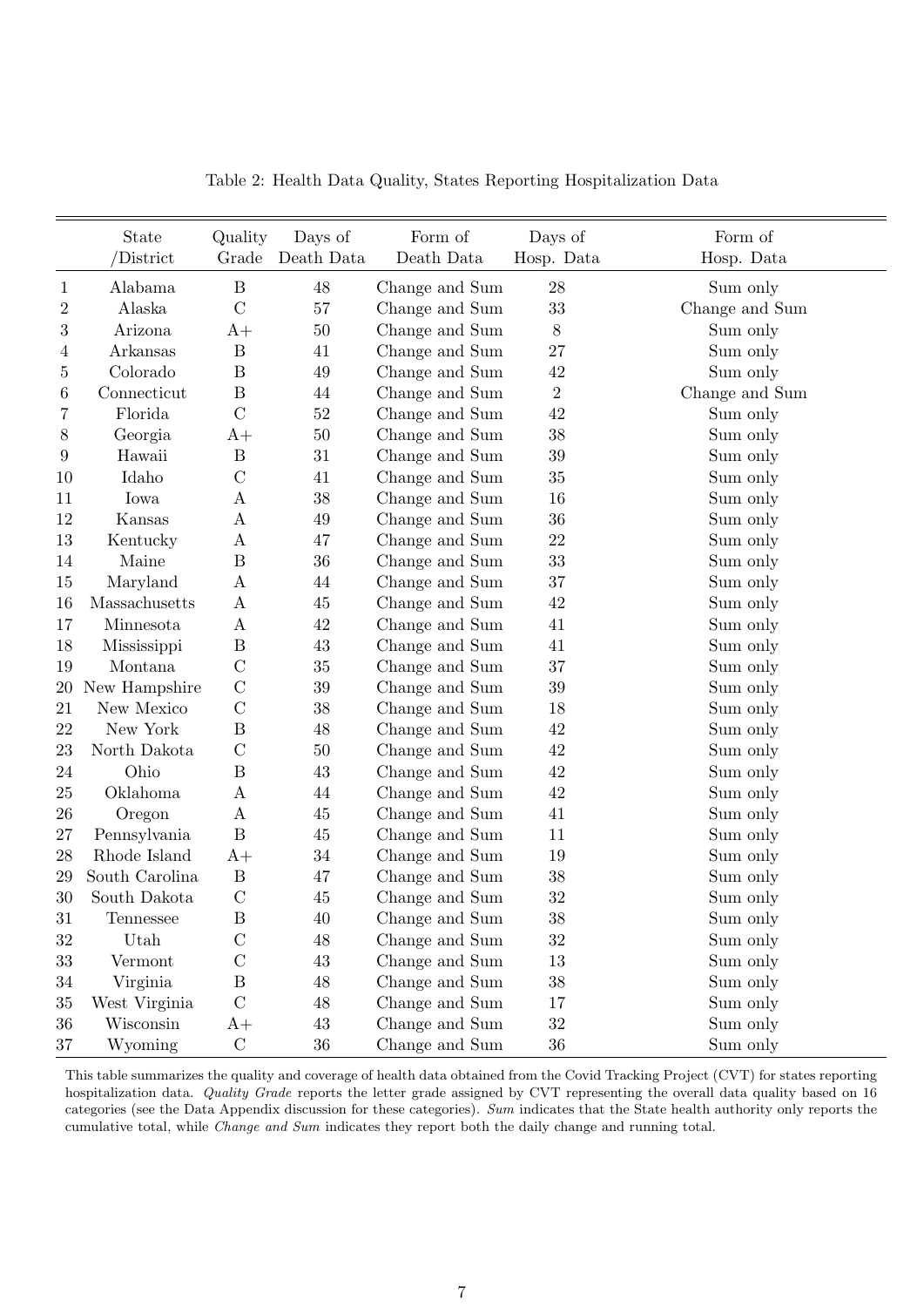<span id="page-7-0"></span>

Figure 4: Source: Health Data source COVID-19 Tracking Project. The evolution is broken up by two groups of states: those with drops in the change in Non-Essential Visits (NEV) larger than the median drop by state, and those with drops lower than the median (where the median drop is -67%). The states with higher than median drop in NEV are CA, CO, CT, DE, HI, IA, IL, MA, MD, MI, MN, MT, NH, NJ, NV, NY, PA, RI, VT, WI. The red vertical line indicates March 19, the date the first state policy was implemented in California.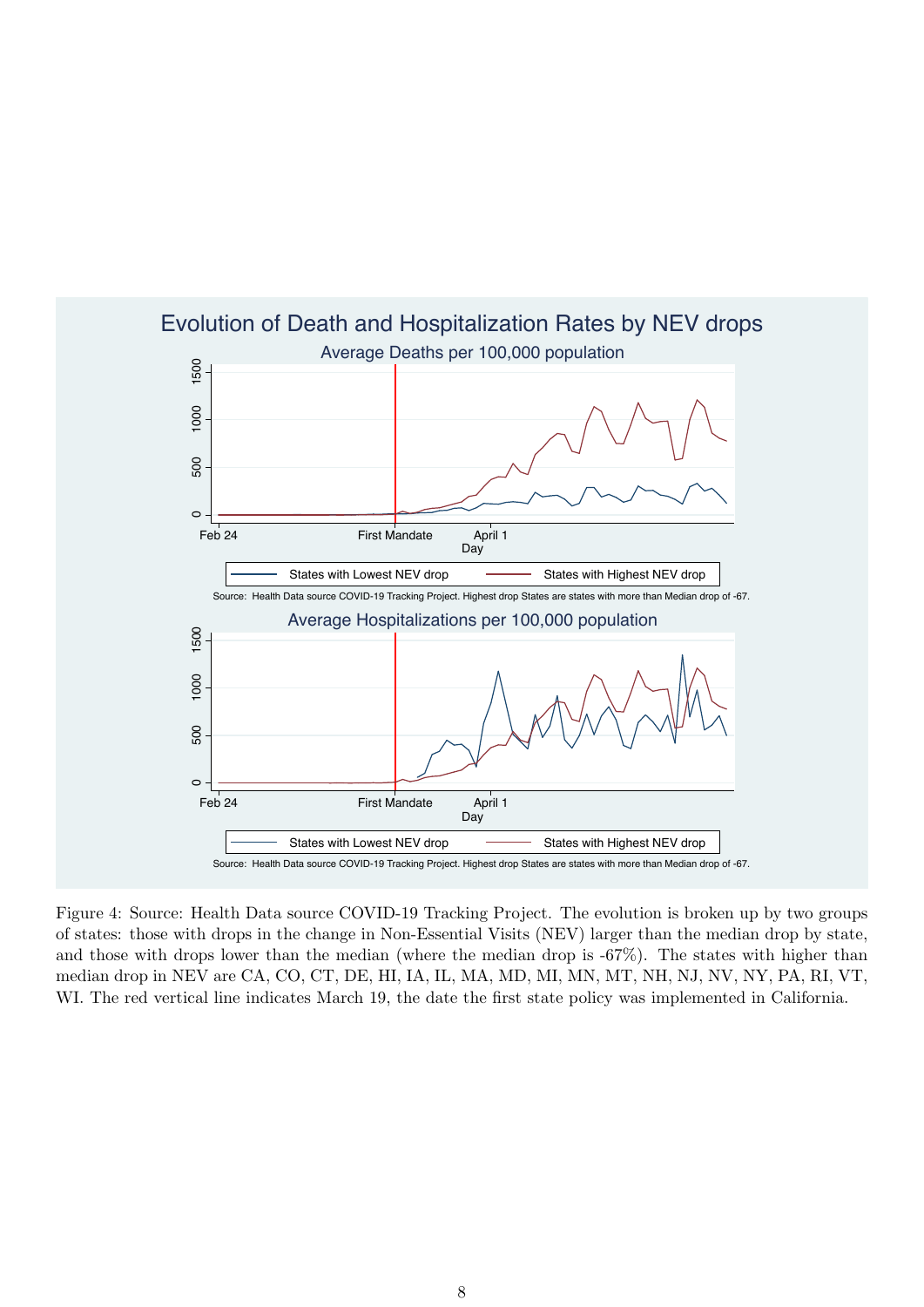

# <span id="page-8-0"></span>Average Deaths per 100,000 population Evolution of Death and Hospitalization Rates by Encounter Rate drops

Figure 5: Source: Health Data source COVID-19 Tracking Project. The evolution is broken up by two groups of states, those with drops in the change in the rate of unique human encounters  $(END)$  larger than the median drop by state, and those with drops lower than the median (where the median drop is -71.6% ). The states with drops smaller than the median are AK, AZ, DC, DE, IA, ID, IN, KS, MO, MT, NC, ND, NE, NM, OH, SC, SD, UT, VA, WV, WY. The red vertical line indicates March 19, the date the first state policy was implemented in California.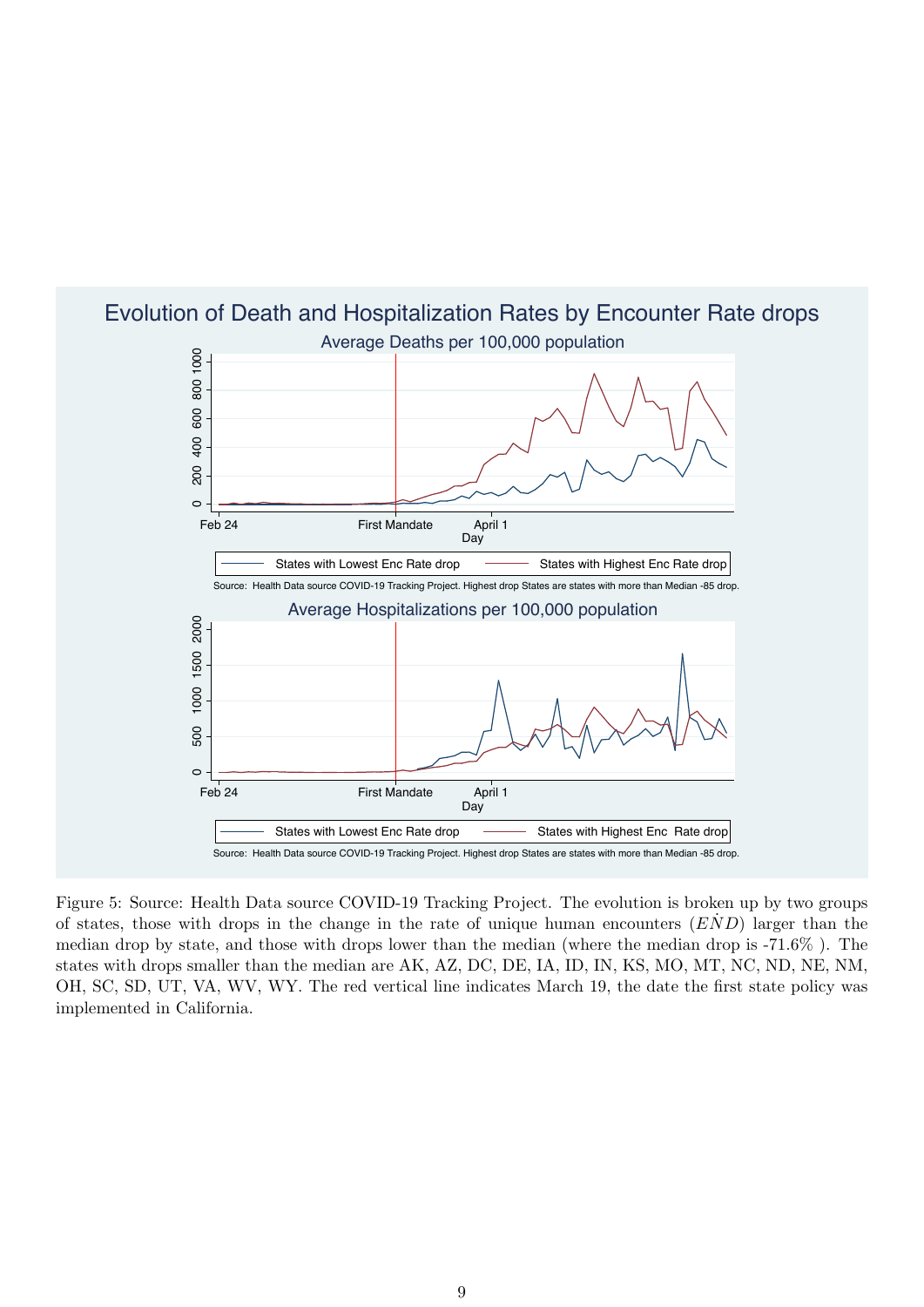<span id="page-9-0"></span>

|                 | <b>State</b><br>District | Quality<br>Grade | Days of<br>Death Data | Form of<br>Death Data | Days of<br>Hosp. Data | Form of<br>Hosp. Data |
|-----------------|--------------------------|------------------|-----------------------|-----------------------|-----------------------|-----------------------|
| 1               | California               | B                | 51                    | Change and Sum        | $\overline{0}$        | <b>NA</b>             |
| 2               | Delaware                 | B                | 44                    | Change and Sum        | $\boldsymbol{0}$      | NA                    |
| 3               | Illinois                 | А                | 46                    | Change and Sum        | $\boldsymbol{0}$      | NA                    |
| $\overline{4}$  | Indiana                  | $A+$             | 49                    | Change and Sum        | $\boldsymbol{0}$      | NA                    |
| $5\overline{)}$ | Louisiana                | B                | 48                    | Change and Sum        | $\theta$              | NA                    |
| 6               | Michigan                 | $A+$             | 44                    | Change and Sum        | $\boldsymbol{0}$      | NA                    |
| 7               | Missouri                 | А                | 49                    | Change and Sum        | $\theta$              | NA                    |
| 8               | Nebraska                 | D                | 44                    | Change and Sum        | $\theta$              | NA                    |
| 90              | Nevada                   | D                | 47                    | Change and Sum        | $\theta$              | NA                    |
| 10              | New Jersey               | $A+$             | 52                    | Change and Sum        | $\boldsymbol{0}$      | NA                    |
| 11              | North Carolina           | Β                | 47                    | Change and Sum        | $\theta$              | NA                    |
| 12              | Texas                    | B                | 46                    | Change and Sum        | $\boldsymbol{0}$      | <b>NA</b>             |
| 13              | Washington               | Β                | 66                    | Change and Sum        | $\overline{0}$        | NA                    |
|                 | 14 Washington D.C.       | B                | 44                    | Change and Sum        | $\boldsymbol{0}$      | NA                    |

Table 3: Health Data Quality, States Not Reporting Hospitalization Data

This table summarizes the quality and coverage of health data obtained from the Covid Tracking Project (CVT) for states not reporting hospitalization data. CVT Quality Grade reports the letter grade assigned by CVT representing the overall data quality based on 16 categories (see the Data Appendix discussion for these categories). Sum indicates that the State health authority only reports the cumulative total, while Change and Sum indicates they report both the daily change and running total.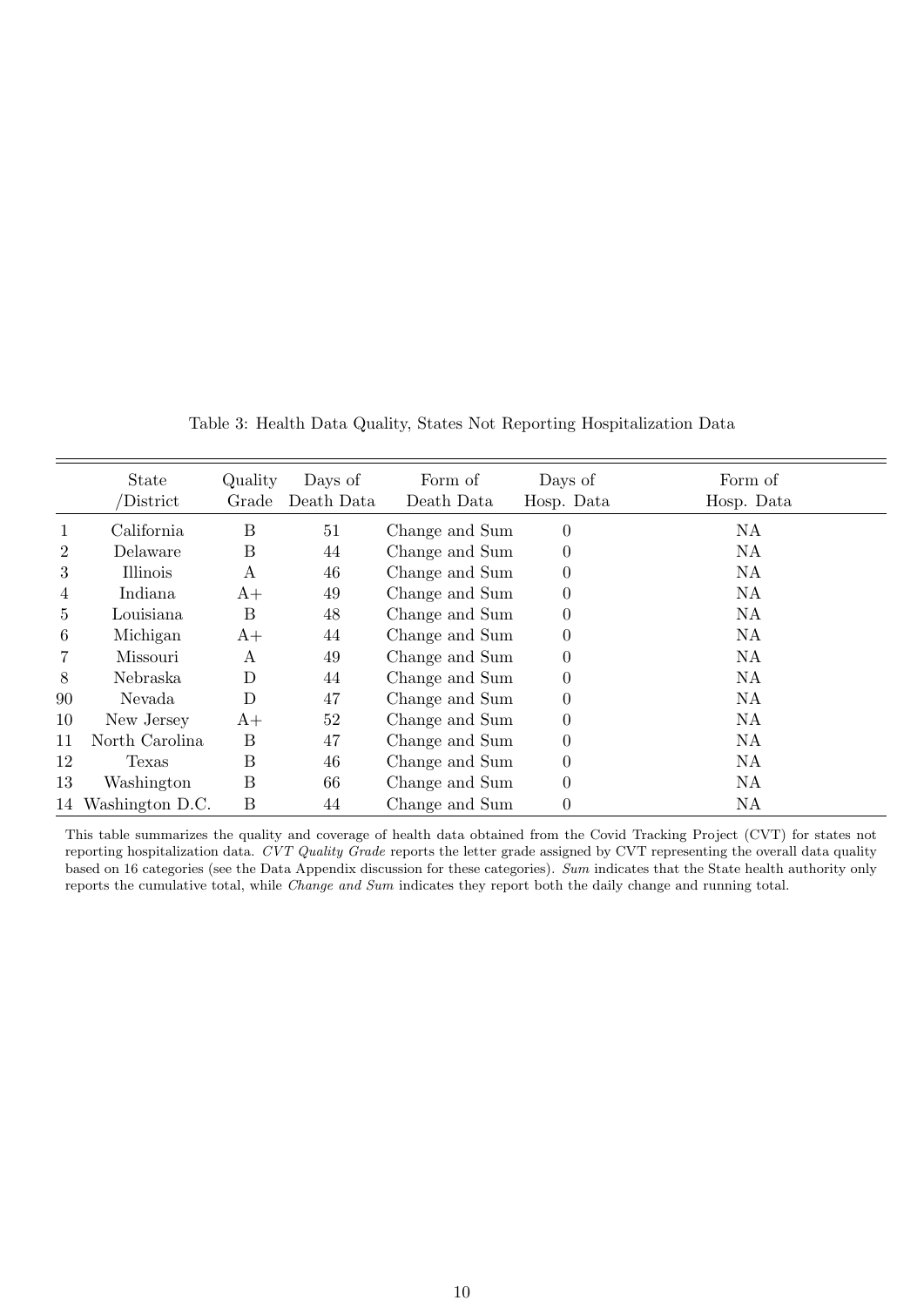Table 4: Correlation of COVID-19 Deaths by State and Sources

<span id="page-10-0"></span>

|                          | State $Cor(CVT, NYT)$ |              |              | $Cor(CVT, JH)$ $Cor(JH, NYT)$ $Cor(CVT, NYT)$ $Cor(CVT, JH)$ |              | Cor(JH, NYT) |
|--------------------------|-----------------------|--------------|--------------|--------------------------------------------------------------|--------------|--------------|
| AK                       | 0.9993                | 0.9999       | 0.9991       | 0.9958                                                       | $\,1$        | 0.9958       |
| AL                       | 0.9999                | 0.9998       | 0.9998       | 0.9993                                                       | 0.9992       | 0.9994       |
| ${\rm AR}$               | 0.9997                | 0.9991       | 0.9991       | 0.9989                                                       | 0.9983       | 0.9995       |
| $\rm AZ$                 | $\mathbf{1}$          | 1            | $\mathbf{1}$ | 0.9999                                                       | 0.9987       | 0.9986       |
| CA                       | 0.9994                | 0.9995       | 0.9999       | 0.9994                                                       | 0.9995       | 0.9999       |
| CO                       | 0.9993                | 0.999        | 0.9992       | 0.9973                                                       | 0.9971       | 0.9991       |
| CT                       | 0.9997                | 0.9998       | 0.9999       | 0.9998                                                       | 0.9999       | $\mathbf 1$  |
| DC                       | $\mathbf{1}$          | $\mathbf{1}$ | $\mathbf{1}$ | $\mathbf{1}$                                                 | $\mathbf 1$  | $\mathbf{1}$ |
| DE                       | 0.9993                | 0.9993       | $1\,$        | 0.9991                                                       | 0.9991       | 0.9999       |
| FL                       | 0.9998                | 0.9998       | 0.9999       | 0.9996                                                       | 0.9996       | 0.9998       |
| GA                       | 0.9996                | 0.9999       | 0.9995       | 0.9994                                                       | 0.9998       | 0.9993       |
| H <sub>I</sub>           | 0.9988                | 0.9974       | 0.9968       | 0.987                                                        | 0.9924       | 0.9915       |
| IA                       | 1                     | 1            | $\mathbf{1}$ | 0.9997                                                       | 0.9999       | 0.9995       |
| ID                       | 0.9968                | 0.9995       | 0.9977       | 0.9973                                                       | 0.9996       | 0.9972       |
| $\rm IL$                 | $1\,$                 | $\mathbf 1$  | $\,1$        | $\mathbf 1$                                                  | $\,1$        | $\mathbf{1}$ |
| $\ensuremath{\text{IN}}$ | 1                     | 1            | $1\,$        | 0.9988                                                       | 0.9991       | 0.9982       |
| KS                       | 0.9998                | 0.9995       | 0.9998       | 0.9995                                                       | 0.9987       | 0.9994       |
| KY                       | 0.9991                | 0.9992       | 0.9991       | 0.999                                                        | 0.9989       | 0.9992       |
| $\rm{LA}$                | $\mathbf{1}$          | $\mathbf{1}$ | $\mathbf{1}$ | $\mathbf{1}$                                                 | 0.9997       | 0.9997       |
| MA                       | 0.9996                | 0.9994       | 0.9999       | 0.9899                                                       | 0.9861       | 0.9992       |
| MD                       | 1                     | 1            | 1            | $\mathbf{1}$                                                 | 0.9931       | 0.9931       |
| ME                       | $\mathbf{1}$          | 0.9996       | 0.9996       | $\,1$                                                        | 0.9994       | 0.9994       |
| MI                       | 0.998                 | 0.998        | $\mathbf{1}$ | $\mathbf 1$                                                  | 0.9997       | 0.9997       |
| <b>MN</b>                | $1\,$                 | 0.9999       | 0.9999       | $\mathbf{1}$                                                 | 0.9999       | 0.9999       |
| MO                       | $\mathbf 1$           | 0.9997       | 0.9997       | 0.9968                                                       | 0.9973       | 0.9978       |
| <b>MS</b>                | $\mathbf{1}$          | $\mathbf{1}$ | $\mathbf{1}$ | 1                                                            | $\mathbf{1}$ | $\mathbf{1}$ |
| MT                       | 0.999                 | 0.9995       | 0.9987       | 0.995                                                        | 0.9965       | 0.9939       |
| $\rm NC$                 | $\mathbf 1$           | 0.9999       | 0.9999       | 0.9995                                                       | 0.999        | 0.9989       |
| N <sub>D</sub>           | $\mathbf{1}$          | 0.9997       | 0.9998       | 0.999                                                        | 0.9949       | 0.9947       |
| NE                       | 0.9986                | 0.9983       | 0.9995       | 0.9958                                                       | 0.999        | 0.9955       |
| NH                       | 0.9991                | 0.9984       | 0.9985       | 0.9964                                                       | 0.9974       | 0.9964       |
| NJ                       | $\mathbf{1}$          | $\mathbf{1}$ | $\mathbf{1}$ | $\mathbf{1}$                                                 | 0.9999       | 0.9999       |
| <b>NM</b>                | 0.9993                | 0.9988       | 0.9991       | 0.9983                                                       | 0.9981       | 0.9978       |
| $\ensuremath{\text{NV}}$ | 0.9998                | 0.9996       | 0.9997       | 0.9989                                                       | 0.9993       | 0.9985       |
| ${\rm NY}$               | $\mathbf 1$           | 1            | $\mathbf{1}$ | $\mathbf 1$                                                  | 0.9975       | 0.9975       |
| OH                       | 0.9997                | 0.9997       | $1\,$        | $\mathbf 1$                                                  | 0.9999       | 0.9999       |
| OK                       | $\mathbf{1}$          | 0.9999       | 0.9999       | $\mathbf{1}$                                                 | $\mathbf{1}$ | $\mathbf{1}$ |
| <b>OR</b>                | 0.9998                | 0.9995       | 0.9995       | 0.9989                                                       | 0.999        | 0.9991       |
| PA                       | 0.9998                | 0.9998       | $\mathbf{1}$ | 0.9954                                                       | 0.997        | 0.9994       |
| $\mathbf{R}$             | $\mathbf{1}$          | 0.9993       | 0.9993       | 0.997                                                        | 0.9965       | 0.9989       |
| SC                       | 0.9994                | 0.9994       | 0.9999       | 0.9975                                                       | 0.9972       | 0.9992       |
| SD                       | $\mathbf{1}$          | $\mathbf{1}$ | $\mathbf{1}$ | 0.9991                                                       | 0.9991       | $\mathbf{1}$ |
| TN                       | 0.9998                | 0.9992       | 0.9992       | 0.9992                                                       | 0.9987       | 0.9987       |
|                          |                       |              |              |                                                              |              |              |
| <b>TX</b><br>UT          | 0.9998                | 0.9998       | 0.9999       | 0.9996                                                       | 0.9996       | 0.9997       |
|                          | $\mathbf 1$           | 0.9999       | 0.9999       | $\mathbf{1}$                                                 | 0.9979       | 0.9979       |
| <b>VA</b>                | $\mathbf{1}$          | $\mathbf{1}$ | $\,1$        | $\mathbf{1}$                                                 | 0.9998       | 0.9998       |
| ${\rm VT}$               | 0.9999                | 0.9999       | $\,1$        | 0.9991                                                       | 0.9997       | 0.9989       |
| <b>WA</b>                | 0.9989                | 0.9987       | 0.9996       | 0.9971                                                       | 0.9968       | 0.9998       |
| WI                       | $\mathbf{1}$          | 0.9999       | 0.9999       | 0.9997                                                       | 0.9996       | 0.9998       |
| <b>WV</b>                | 0.9995                | 0.9997       | 0.9993       | 0.9983                                                       | 0.9982       | 0.9983       |
| <b>WY</b>                | 0.9839                | 0.9711       | 0.9774       | $\mathbf 1$                                                  | 0.9746       | 0.9746       |

This table reports the correlations in death counts by state from the Covid Tracking Project (CVT), The New York Times (NYT), and the COVID-19 Data Repository at Johns Hopkins University (JH).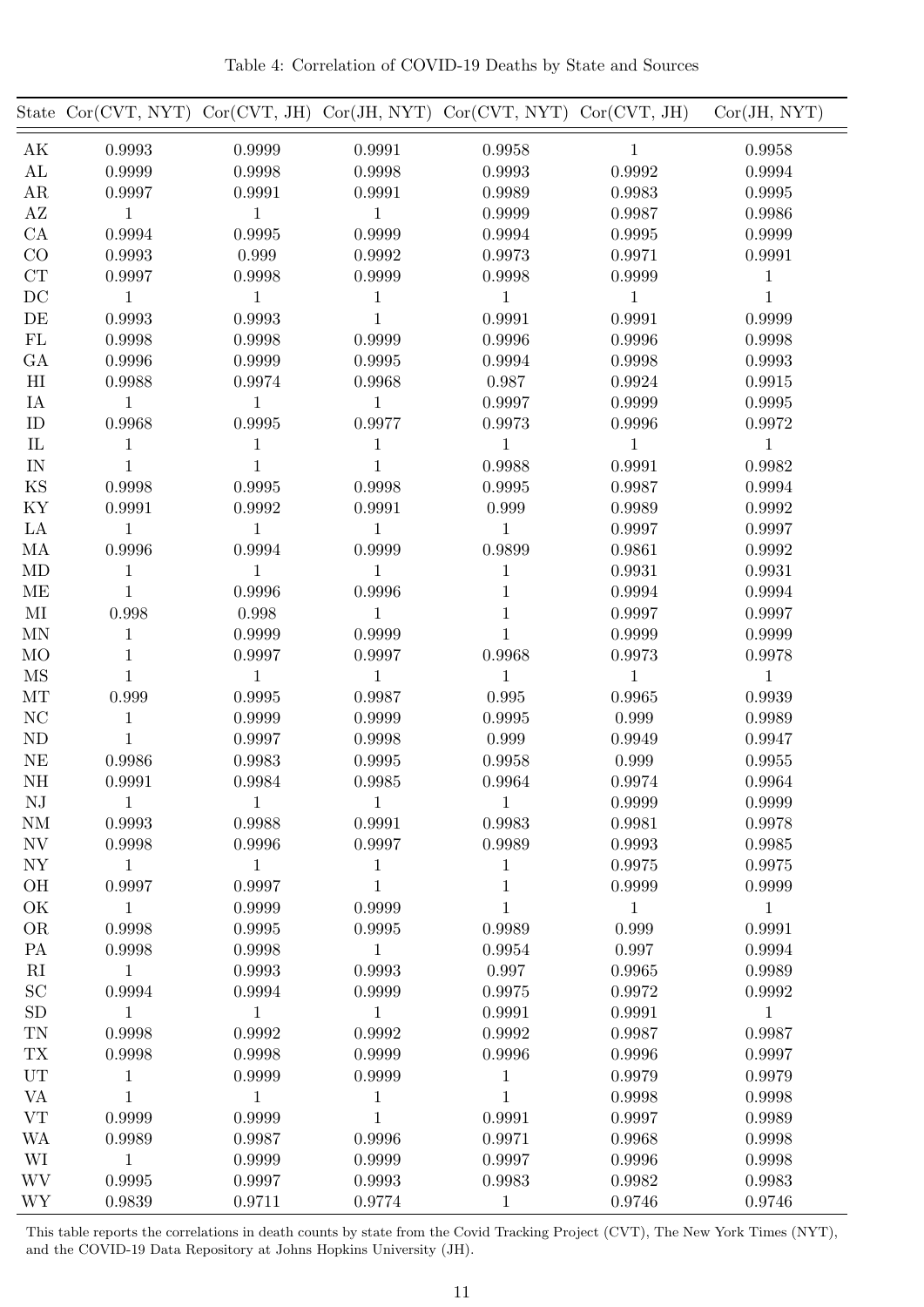<span id="page-11-0"></span>

| State     | <b>SAH</b> Date | 1st Case       | 1st Death      | <b>Tests</b><br>Count | <b>Tests</b><br>/M | Cases<br>Count   | Cases<br>/M    | Hosp.<br>/M    | Deaths<br>/M   |
|-----------|-----------------|----------------|----------------|-----------------------|--------------------|------------------|----------------|----------------|----------------|
| WA        | $3-23$          |                |                |                       |                    | 3                | $\overline{2}$ |                |                |
| <b>NY</b> | $3 - 22$        | 8              | 6              | $\overline{2}$        | 5                  | $\overline{2}$   | 3              | 5              | 5              |
| CA        | $3-19$          | 3              | $\overline{2}$ | 3                     | 21                 | $\overline{4}$   | 26             | 11             | 11             |
| MA        | $3 - 24*$       | $\overline{5}$ | 28             | $\overline{7}$        | 15                 | $\,6\,$          | $\overline{4}$ | 13             | 13             |
| <b>OR</b> | $3 - 23$        | 6              | 12             | 17                    | 16                 | 21               | 21             | 4              | 4              |
| FL        | $4 - 03$        | 9              | 3              | 14                    | 36                 | $\overline{7}$   | 18             | 8              | 8              |
| NJ        | $3 - 21$        | 13             | $\overline{4}$ | 22                    | 42                 | $\overline{5}$   | $\overline{7}$ | 6              | 6              |
| IL        | $3 - 21$        | 2              | 17             | 8                     | 23                 | 8                | 14             | 20             | 20             |
| LA        | $3-23$          | 37             | 11             | 20                    | 29                 | $\boldsymbol{9}$ | $\overline{5}$ | $\overline{2}$ | $\overline{2}$ |
| $\rm MI$  | $3 - 24$        | 36             | 22             | $\overline{4}$        | 12                 |                  | 1              | $33\,$         | 33             |
| <b>SD</b> | NA              | 40             | $\overline{5}$ | 26                    | $\,6\,$            | 46               | 28             | 3              | 3              |
| ME        | $4 - 02$        | 41             | 45             | 12                    | 3                  | 27               | $9\,$          | 31             | 31             |
| VT        | $3 - 25$        | 28             | 25             | 19                    | $\overline{4}$     | 42               | 11             | 48             | 48             |
| <b>NM</b> | $3 - 24$        | 39             | 40             | 6                     | $\overline{2}$     | 35               | 27             | 40             | 40             |
| AZ        | $3 - 31$        | 4              | 32             | 46                    | 49                 | 38               | 49             | 23             | 23             |

Table 5: State Ranks on Mortality and Morbidity from COVID-19

This table presents the timing of state stay-at-home mandates and rankings on health outcome counts and intensities per million residents for the pre-mandate period of February 24 to March 18. A ranking of 6 indicates the state was the sixth earliest to report its first case or death, or had the sixth highest count or level per million residents over the period. \*Massachusetts Governor Charlie Baker issued a stay-at-home "advisory" on March 24 that fell short of a formal order.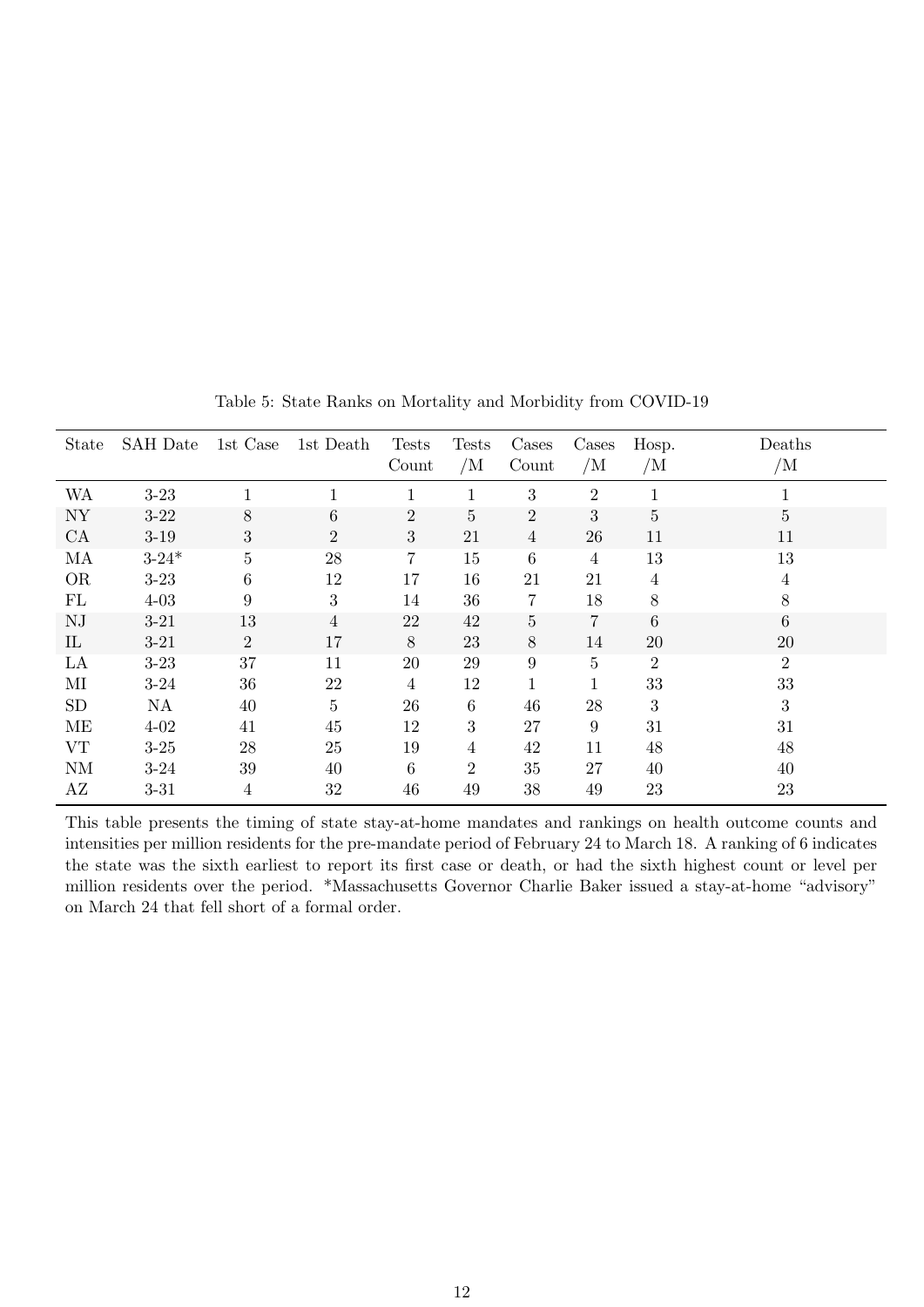| State<br>/District | <b>SAH</b> Mandate<br>Effective | Coded First<br><b>Effective Date</b> | State<br>/District | <b>SAH</b> Mandate<br>Effective | Coded First<br>Effective Date |
|--------------------|---------------------------------|--------------------------------------|--------------------|---------------------------------|-------------------------------|
| California         | March 19                        | March 19                             | Kansas             | March 30, 12:01am               | March 30                      |
| Illinois           | March 21, 5pm                   | March 22                             | North Carolina     | March 30, 5pm                   | March 31                      |
| New Jersey         | March 21, 9pm                   | March 22                             | Maryland           | March 30, 8pm                   | March 31                      |
| New York           | March 22, 8pm                   | March 23                             | Virginia           | March 30                        | March 30                      |
| Ohio               | March 23, 11:59pm               | March 24                             | Tennessee          | March 31, 11:59pm               | April 1                       |
| Louisiana          | March 23, 5pm                   | March 24                             | Arizona            | March 31, 5pm                   | April 1                       |
| Connecticut        | March 23, 8pm                   | March 24                             | Washington D.C.    | April 1, 12:01am                | April 1                       |
| Oregon             | March 23                        | March 23                             | Pennsylvania       | April 1, 8pm                    | April 2                       |
| Washington         | March 23                        | March 23                             | Nevada             | April 1                         | April 1                       |
| Idaho              | March $24$ , 1:30pm             | March 24                             | Maine              | April 2, 12:01am                | April 2                       |
| Indiana            | March 24, 11:59pm               | March 25                             | Texas              | April 2, 12:01am                | April 2                       |
| Michigan           | March 24, 12:01am               | March 24                             | Florida            | April 3, 12:01am                | April 3                       |
| $Massachusetts*$   | March 24, 12pm                  | March 24                             | Mississippi        | April 3, 5pm                    | April 4                       |
| Delaware           | March 24, 8am                   | March 24                             | Georgia            | April 3                         | April 3                       |
| New Mexico         | March 24, 8am                   | March 24                             | Alabama            | April 4, 5pm                    | April 5                       |
| West Virginia      | March 24, 8pm                   | March 25                             | Missouri           | April 6, 12:01am                | April 6                       |
| Hawaii             | March 25, 12:01am               | March 25                             | South Carolina     | April 7, 5pm                    | April 8                       |
| Vermont            | March 25, 5pm                   | March 26                             | Arkansas           |                                 |                               |
| Wisconsin          | March 25, 8am                   | March 25                             | Iowa               |                                 |                               |
| Colorado           | March 26, 6am                   | March 26                             | Nebraska           |                                 |                               |
| Kentucky           | March 26, 8pm                   | March 27                             | North Dakota       |                                 |                               |
| Minnesota          | March 27, 11:59pm               | March 28                             | Oklahoma           |                                 |                               |
|                    | New Hampshire March 27, 11:59pm | March $28\,$                         | South Dakota       |                                 |                               |
| Montana            | March 28, 12:01am               | March 28                             | Utah               |                                 |                               |
| Alaska             | March 28, 5pm                   | March 29                             | Wyoming            |                                 |                               |
| Rhode Island       | March $28\,$                    | March 28                             |                    |                                 |                               |

### Table 6: Stay-at-Home Policy Adoption Timing

This table reports the date and time at which various states adopted their stay-at-home mandates. Coded First Effective Date is equal to the next date when the SAH mandate was adopted at 5pm or later and is equal to the adoption date otherwise. \*Massachusetts Governor Charlie Baker issued a stay-at-home "advisory" on March 24 that fell short of a formal order.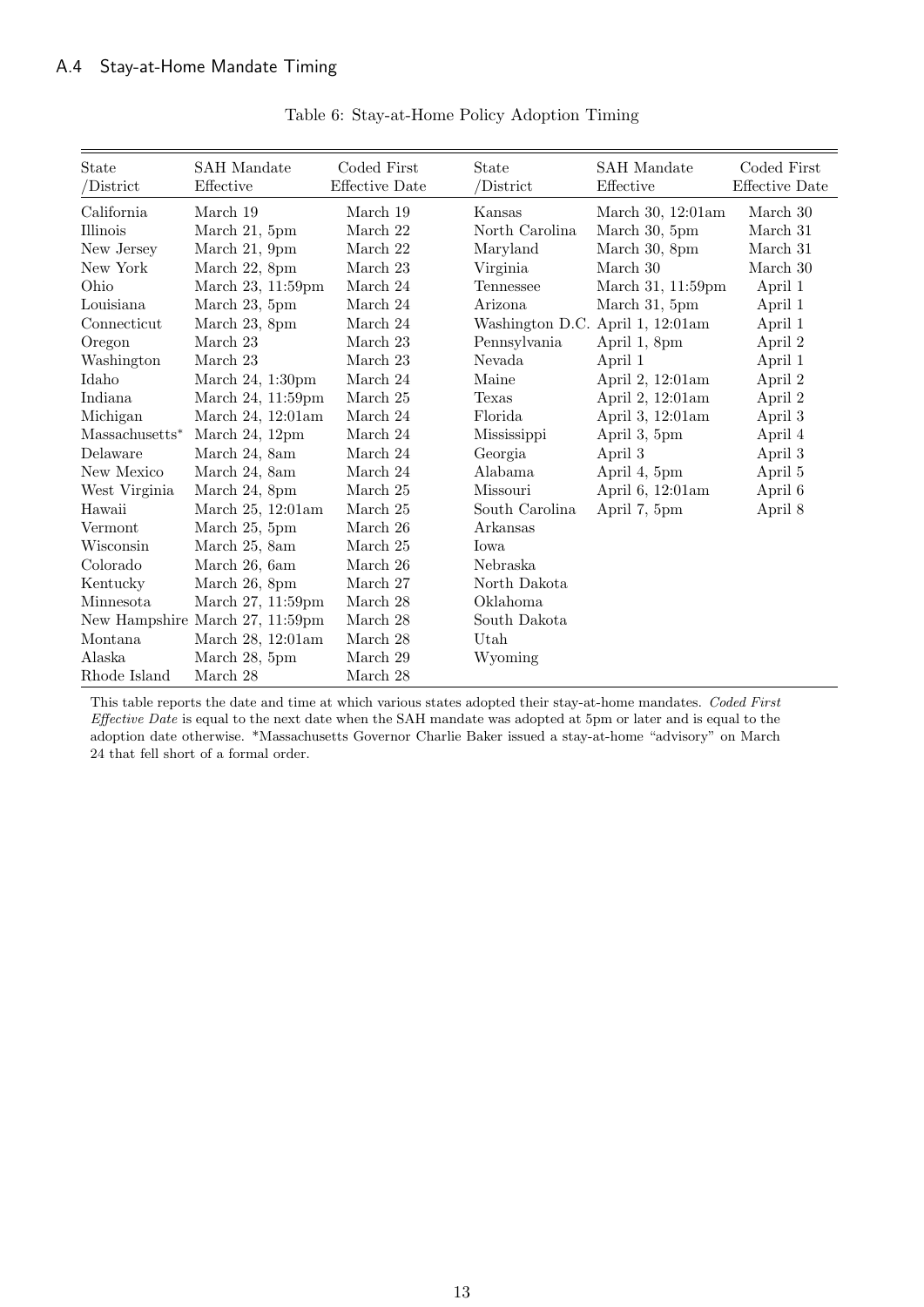## B Decomposition of the Difference-in-Differences Mandate Effects

To better understand how our stay-at-home mandate effect estimates are weighted combinations of all possible two-by-two ATT estimates, we decompose the treatment effects for the staggered difference-in-differences estimators into their component two-by-two DD effects following [\[9\]](#page-38-4) .

| Table 7: Components of Goodman-Bacon (2018) two-by-two DD Estimators |  |  |
|----------------------------------------------------------------------|--|--|
|                                                                      |  |  |

| Group                 | Description                                                                                                                                                                                                                                                          |
|-----------------------|----------------------------------------------------------------------------------------------------------------------------------------------------------------------------------------------------------------------------------------------------------------------|
| $k=1$                 | California $(t_1^* = \text{March } 19)$                                                                                                                                                                                                                              |
| $k=2\,$               | Illinois and New Jersey $(t_2^* = \text{March } 22)$                                                                                                                                                                                                                 |
| $k=3$                 | New York $(t_3^* = \text{March } 23)$                                                                                                                                                                                                                                |
| U                     | States that adopt later or never adopt SAH mandates (46)                                                                                                                                                                                                             |
| Period                | Description                                                                                                                                                                                                                                                          |
| Post(1)               | March 19 - April 29                                                                                                                                                                                                                                                  |
| Post(2)               | March 22 - April 29                                                                                                                                                                                                                                                  |
| Post(3)               | March 23 - April 29                                                                                                                                                                                                                                                  |
| Pre(1)                | February 24 - March 18                                                                                                                                                                                                                                               |
| Pre(2)                | February 24 - March 21                                                                                                                                                                                                                                               |
| Pre(3)                | February 24 - March 22                                                                                                                                                                                                                                               |
| Mid(1,2)              | March 19 - March 21                                                                                                                                                                                                                                                  |
| Mid(1,3)              | March 19 - March 22                                                                                                                                                                                                                                                  |
| Mid(2,3)              | March 22                                                                                                                                                                                                                                                             |
| $\bar{Y}_h^{Post(j)}$ | Mean of Y for group h during the period after group j's adoption: $\left(\sum_{t=t^*}^T Y_{ht}\right)/(T+1-t_j^*)$                                                                                                                                                   |
| $\bar{Y}_h^{Pre(j)}$  |                                                                                                                                                                                                                                                                      |
| $\bar{Y}_h^{Mid(j)}$  | Mean of Y for group h during the period before group j's adoption: $\left(\sum_{t=1}^{t_j^*} Y_{ht}\right) / t_j^*$<br>$\bar{Y}$ for group h during the period between groups h and j's adoption: $\left(\sum_{t=t_h^*}^{t_j^* - 1} Y_{ht}\right) / (t_j^* - t_h^*)$ |

This table reports components of the two-by-two difference-in-differences estimators resulting from the Goodman-Bacon (2018) decomposition. Treatment is defined as equal to one when each of the first 4 adopters of stay-at-home mandates has their mandate in place, and is equal to zero otherwise. The estimated model includes state and date fixed effects.

### B.1 Decomposition for Travel Activity and Social Distancing

The following Figures [6,](#page-14-0) [7,](#page-15-0) and [8](#page-16-0) replicate the Goodman-Bacon decomposition for analyses identifying the ATT using variation in stay-at-home mandate adoption for all states that ever adopt such a mandate. Tables [8,](#page-14-1) [9,](#page-15-1) and [10](#page-16-1) report the number, weight, and average ATT for each of the three comparison types. As there is much more variation timing when comparing across all 43 adopters, the staggered DD ATT can now be decomposed into 324 unique two-by-two estimators. Across all three travel behavior variables, considerably more weight is now placed on within-treatment group comparisons. Weight of 0.22 is placed on the 153 unique DD estimates for comparisons of earlier versus later treated states while 0.21 of the weight falls on later versus earlier treated comparisons. The remaining 0.56 weight is placed on pairwise comparisons of each of the 18 treatment timing cohorts to the eight states that never adopt statewide stay-at-home mandates. The greater heterogeneity in policy timing and characteristics across states is clear in the greater variation of simple DD estimates for each type of comparison. However, while some positive comparisons are obtained, they represent a small fraction of the total estimates. For example, only 16 positive ATT estimates are obtained across all 54 Treated vs Untreated comparisons for the three outcomes. Further, the mean ATT for each type of comparison is negative for all groups and all outcomes, with estimates narrowed to each comparison group spanning a maximum of -2.4 and a minimum of -6.2. Taken together, results of the decomposition provide evidence that our overall travel activity ATT estimates are not dependent on a single outlier or a single type of comparison, and instead reflect a weighted average of three types of overwhelmingly negative comparisons for both early adopters and all statewide stay-at-home mandates.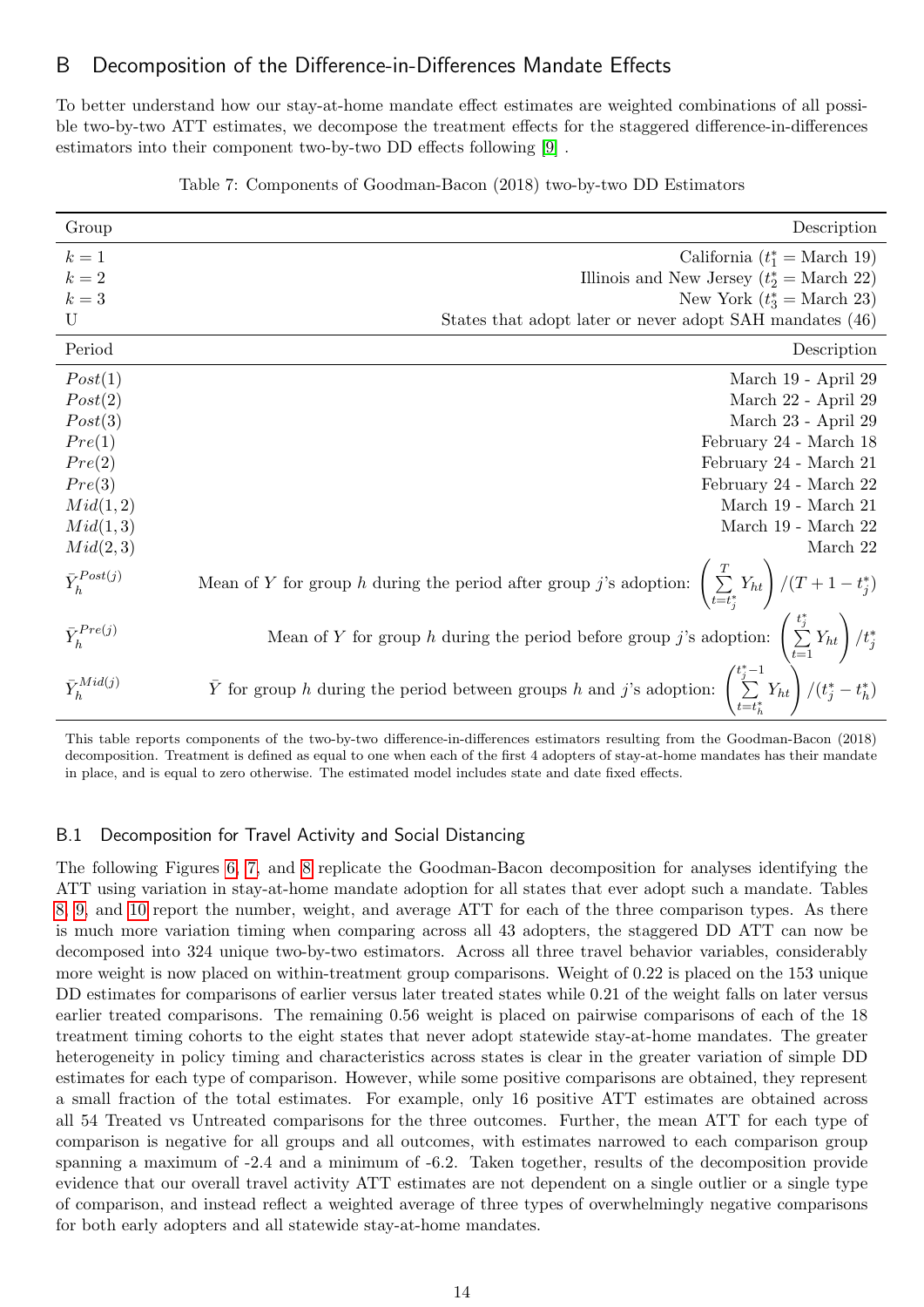<span id="page-14-0"></span>Figure 6: Composite Two-by-Two ATT Estimators for All Stay-at-Home Mandates, Average Distance Traveled



<span id="page-14-1"></span>Table 8: Goodman-Bacon Decomposition of Stay-at-Home Mandate Effect for Changes in Average Daily Distance Traveled

| Comparison               | $#$ Estimates | Mean ATT          | Comparison Weight |
|--------------------------|---------------|-------------------|-------------------|
| Earlier vs Later Treated | 153           | 0.514077552869069 | 0.222993516414937 |
| Later vs Earlier Treated | 153           | -7.18842914949705 | 0.212906914901793 |
| Treated vs Untreated     | 18            | -11.9339617967808 | 0.56409956868327  |

This table reports the two-by-two Difference-in-Difference estimates obtained through the Goodman-Bacon (2019) decomposition of the staggered Difference-in-Differences estimate. All outcomes are residualized of timing cohort pre-trends.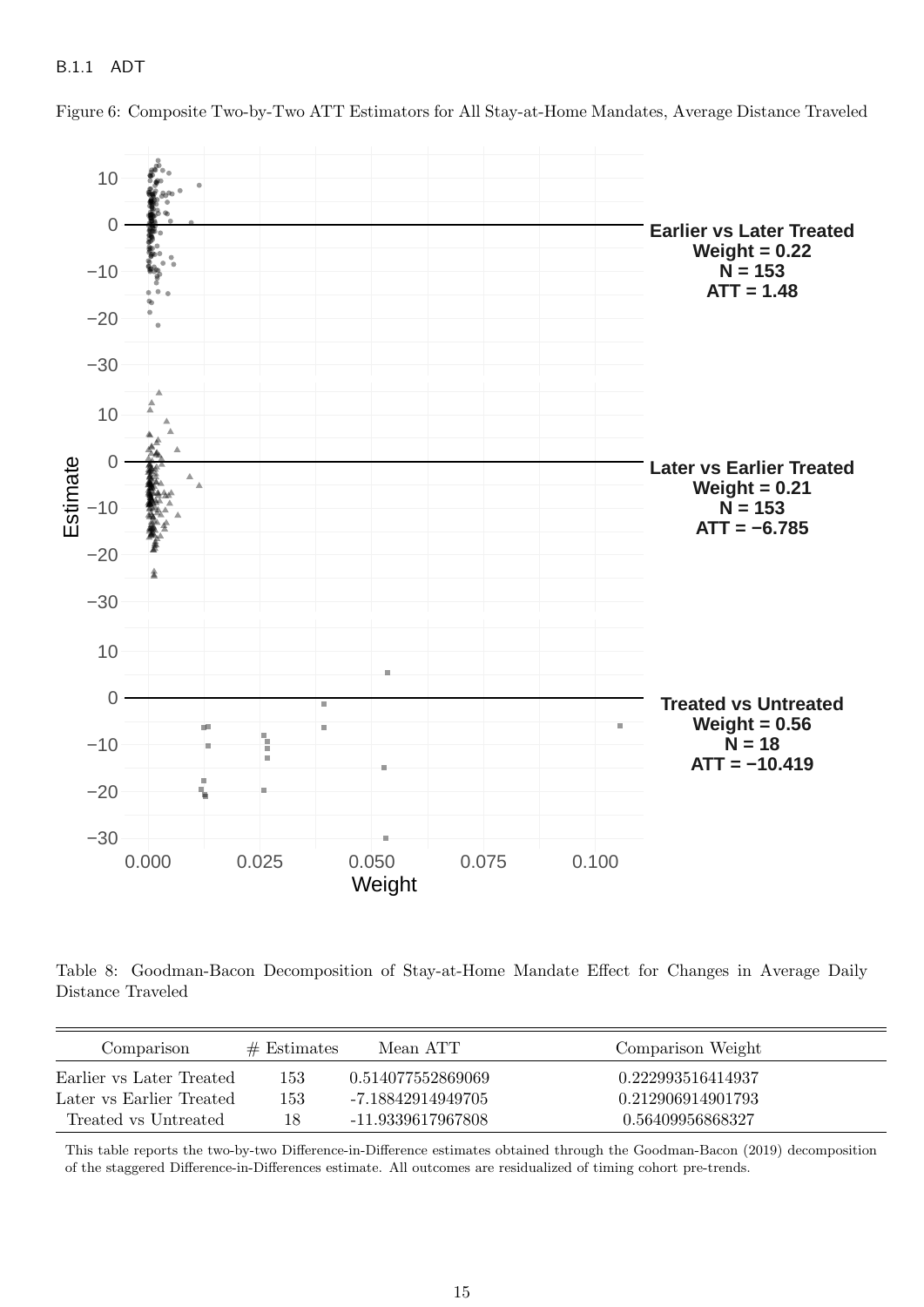<span id="page-15-0"></span>



<span id="page-15-1"></span>Table 9: Goodman-Bacon Decomposition of Stay-at-Home Mandate Effect for Changes in Visits to Nonessential Businesses

| Comparison               | $#$ Estimates | Mean ATT           | Comparison Weight |
|--------------------------|---------------|--------------------|-------------------|
| Earlier vs Later Treated | 153           | -0.547783573649073 | 0.222993516414937 |
| Later vs Earlier Treated | 153           | -7.60179686402067  | 0.212906914901793 |
| Treated vs Untreated     | 18            | -2.73031895747824  | 0.56409956868327  |

This table reports the two-by-two Difference-in-Difference estimates obtained through the Goodman-Bacon (2019) decomposition of the staggered Difference-in-Differences estimate. All outcomes are residualized of timing cohort pre-trends.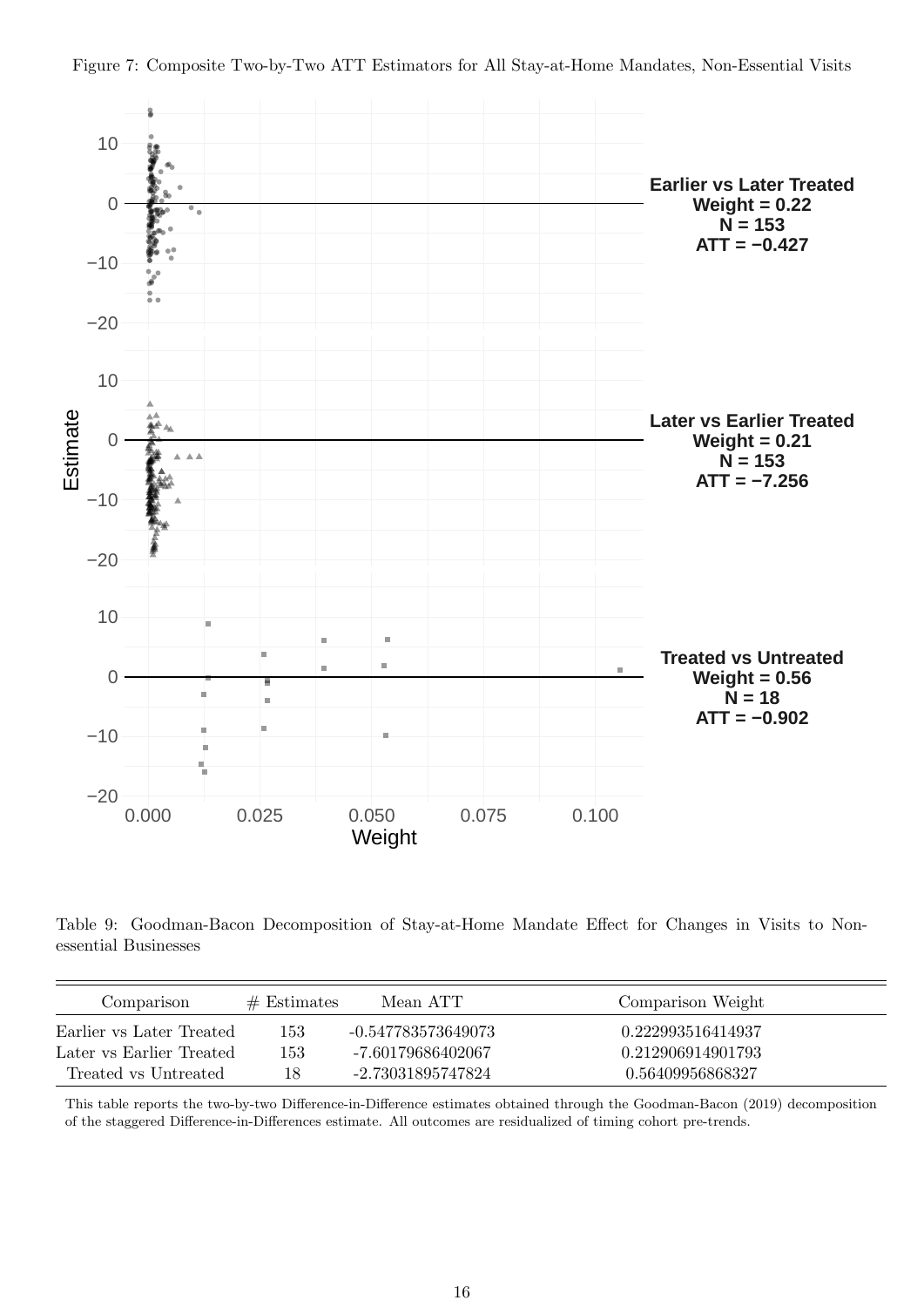<span id="page-16-0"></span>



<span id="page-16-1"></span>Table 10: Goodman-Bacon Decomposition of Stay-at-Home Mandate Effect for Changes in Human Encounters

| Comparison               | $#$ Estimates | Mean ATT          | Comparison Weight |
|--------------------------|---------------|-------------------|-------------------|
| Earlier vs Later Treated | 153           | -4.29488460262696 | 0.220057481496554 |
| Later vs Earlier Treated | 153           | -3.50548306172766 | 0.210214411069003 |
| Treated vs Untreated     | 18            | -3.45551146953968 | 0.569728107434443 |

This table reports the two-by-two Difference-in-Difference estimates obtained through the Goodman-Bacon (2019) decomposition of the staggered Difference-in-Differences estimate. All outcomes are residualized of timing cohort pre-trends.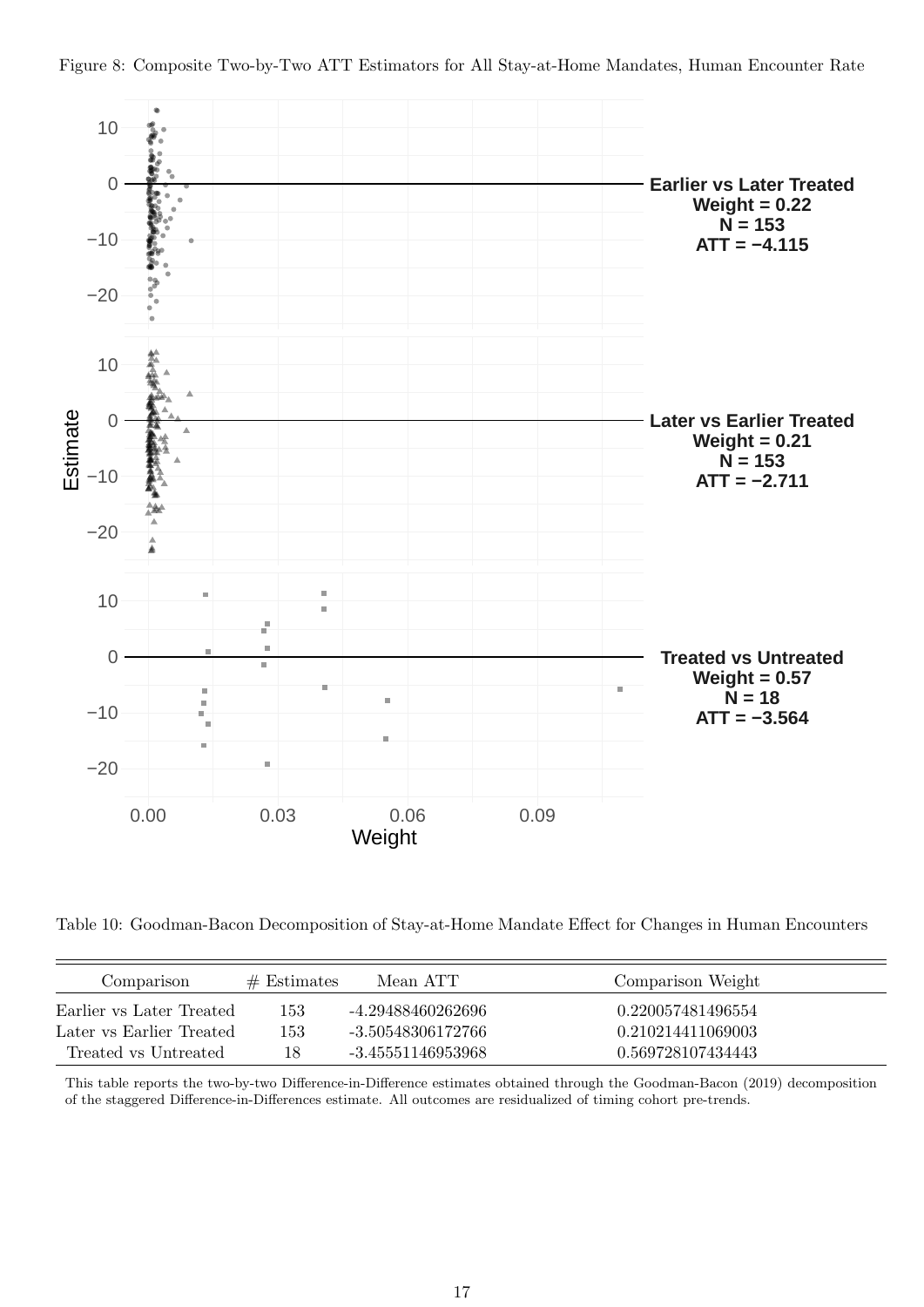### B.2 Decomposition for COVID-19 Mortality

Figure [15](#page-24-0) and Table [11](#page-17-0) replicate the Goodman-Bacon decomposition for analyses of COVID-19 mortality using the balanced version of the two week pre-treatment sample (pre-periods trimmed to March 5 for all states).

Figure 9: Composite Two-by-Two ATT Estimators for All Stay-at-Home Mandates, Deaths per 100,000 Population



Table 11

<span id="page-17-0"></span>

| Type                                      | Count | Weight            | ATT Estimate        |
|-------------------------------------------|-------|-------------------|---------------------|
| Treated vs Untreated 18 0.517778663775543 |       |                   | 0.166152580782899   |
| Both Treated                              | 153 - | 0.482221336224457 | -0.0814998988723053 |

This table reports the weights and ATT estimates obtained through the Goodman-Bacon (2019) decomposition for each comparison type. Dependent variable is death rates per 100,000 population residualized of pre-treatment period cohort trends (following Goodman-Bacon 2018). Controls are pre-period average changes in all three mobility measrues.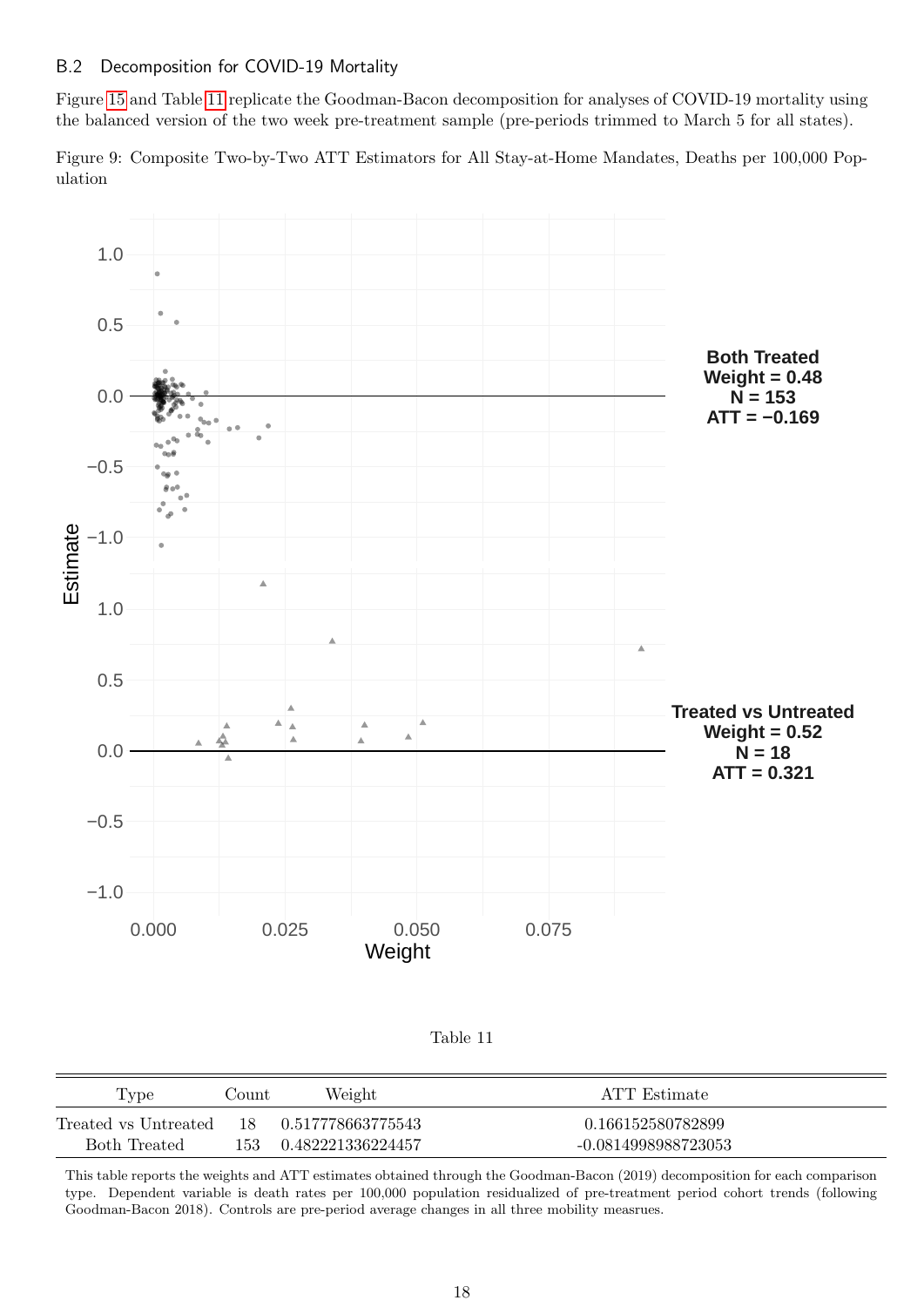# C Travel Analyses: Robustness

The following tables and figures report results from alternate specifications of the difference-in-differences and event study models for mobility behavior and social distancing impacts of stay-at-home mandates.

## C.1 Difference-in-Differences Models

The following table presents difference-in-differences estimates for the level mobility changes (note residualized of cohort pre-trends).

|                         | $\overline{ADT}$      | $N\dot{E}V$            | $\dot{ENC}$            | $\overline{ADT}$       | $N\dot{E}V$            | $\dot{ENC}$            |
|-------------------------|-----------------------|------------------------|------------------------|------------------------|------------------------|------------------------|
|                         | (1)                   | $\left( 2\right)$      | (3)                    | $\left( 4\right)$      | (5)                    | (6)                    |
| Early States $SAH_{it}$ | $-4.454**$<br>(2.074) | $-6.088***$<br>(1.455) | $-6.895***$<br>(1.223) |                        |                        |                        |
| All States $SAH_{it}$   |                       |                        |                        | $-5.508***$<br>(1.036) | $-5.196***$<br>(0.721) | $-4.621***$<br>(0.654) |
| $State + Date FE$       | Yes                   | Yes                    | Yes                    | Yes                    | Yes                    | Yes                    |
| Cohort Pre-Trends       | No                    | N <sub>o</sub>         | No                     | N <sub>o</sub>         | No                     | $\rm No$               |
| $\bar{Y}$               | $-26.59$              | $-40.43$               | $-55.22$               | $-26.59$               | $-40.43$               | $-55.22$               |
| $\overline{N}$          | 3,366                 | 3,366                  | 3,300                  | 3,366                  | 3,366                  | 3,300                  |
| Adjusted $\mathbb{R}^2$ | 0.926                 | 0.970                  | 0.968                  | 0.929                  | 0.972                  | 0.968                  |

Table 12: Statewide Stay-at-Home Mandates, Travel Activity, and Social Distancing

 $*$  p  $< 0.10$ ,  $**$  p  $< 0.05$ ,  $**$  p  $< 0.01$ . Standard errors are clustered at the state level. These models estimate the effect of statewide stay-at-home mandates on travel activity and social distancing. The dependent variables measure the percentage point changes in average distances traveled, visits to non-essential businesses, and unique human encounters for the same day of the week relative to the pre-COVID-19 baseline level (average of Feb 10 - Mar 8). A coefficient of one indicates a marginal effect of a 1 percentage point increase in travel relative to pre-COVID-19 levels, controlling for time and the average COVID-19 mobility change in the state during the sample period.

# C.2 Event Study Models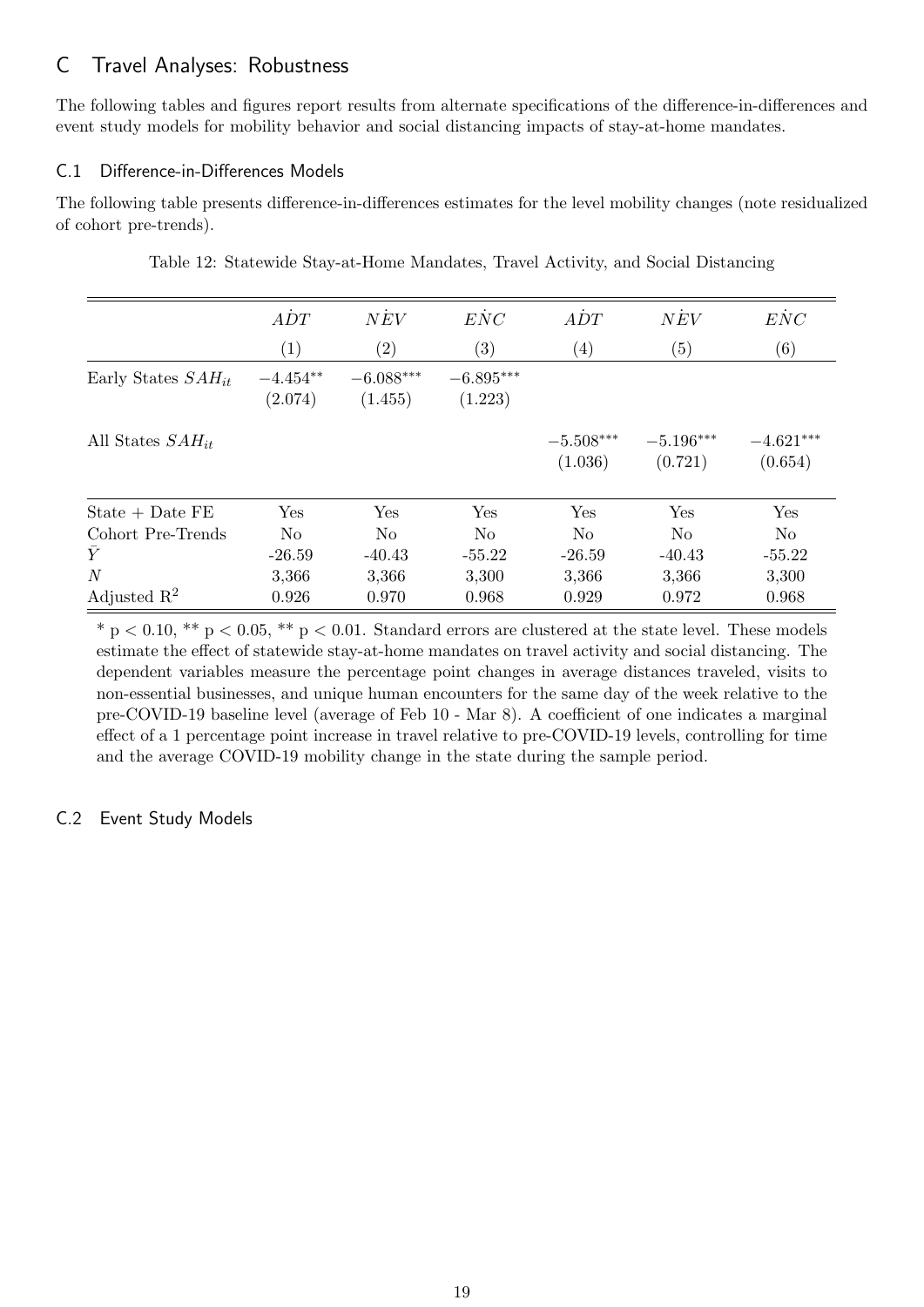

Figure 10: Event Study, Un-residualized Changes in Average Distance Traveled, Full Sample, All Control Units

Event Study for the percentage point change in daily average distance traveled relative to baseline levels (residualized of treatment cohort pre− all Stay−at−Home StatesAll pre−treatment periods, including never−treated states, N=3366.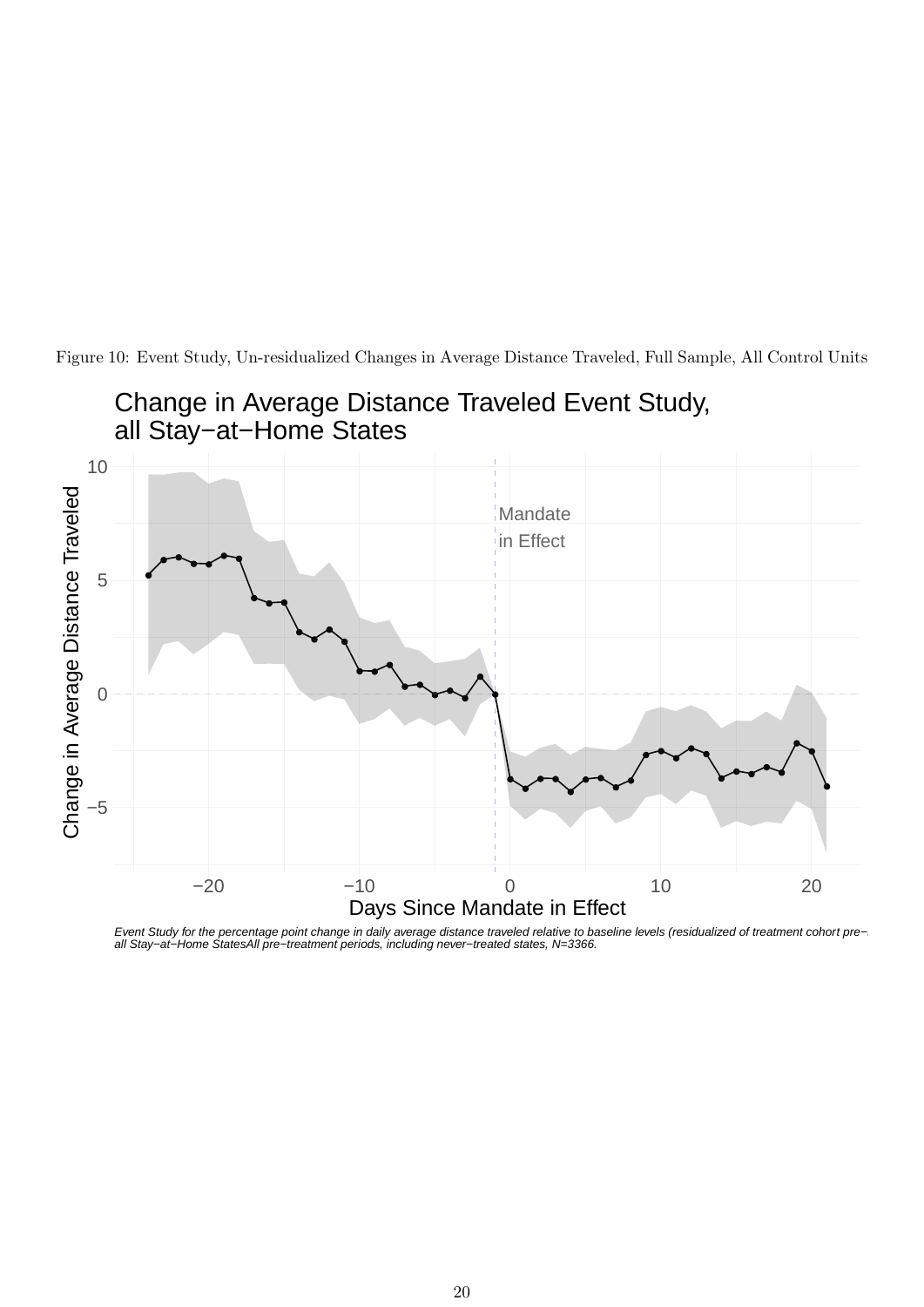

Event Study for the percentage point change in daily average distance traveled relative to baseline levels (residualized of treatment cohort pre all Stay−at−Home StatesAll pre−treatment periods, All SAH mandate states (42 and D.C.), N=2838.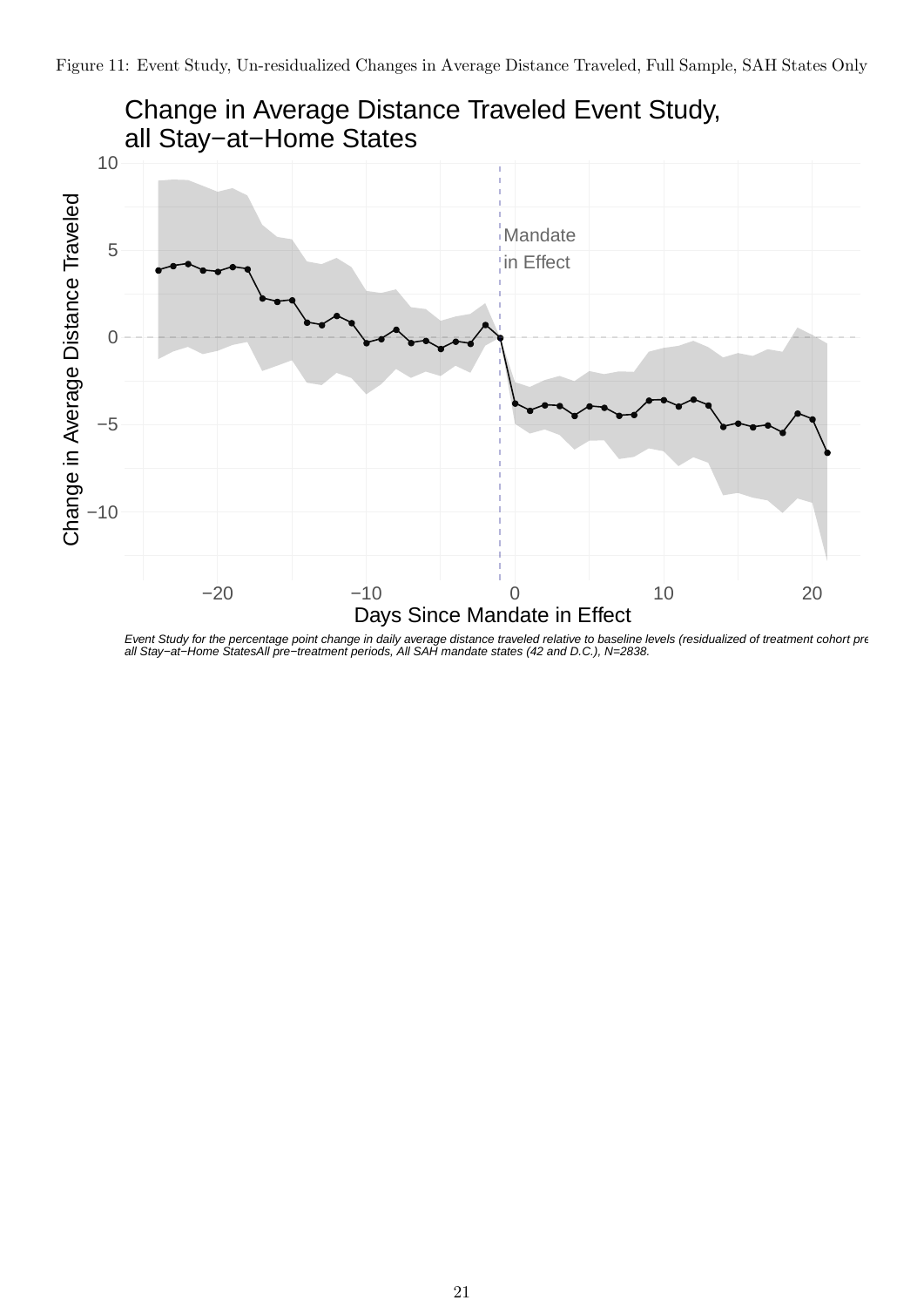

Event Study for the percentage point change in visits to non–essential businesses relative to baseline levels (residualized of treatment cohort p⊢ all Stay−at−Home StatesAll pre−treatment periods, including never−treated states, N=3366.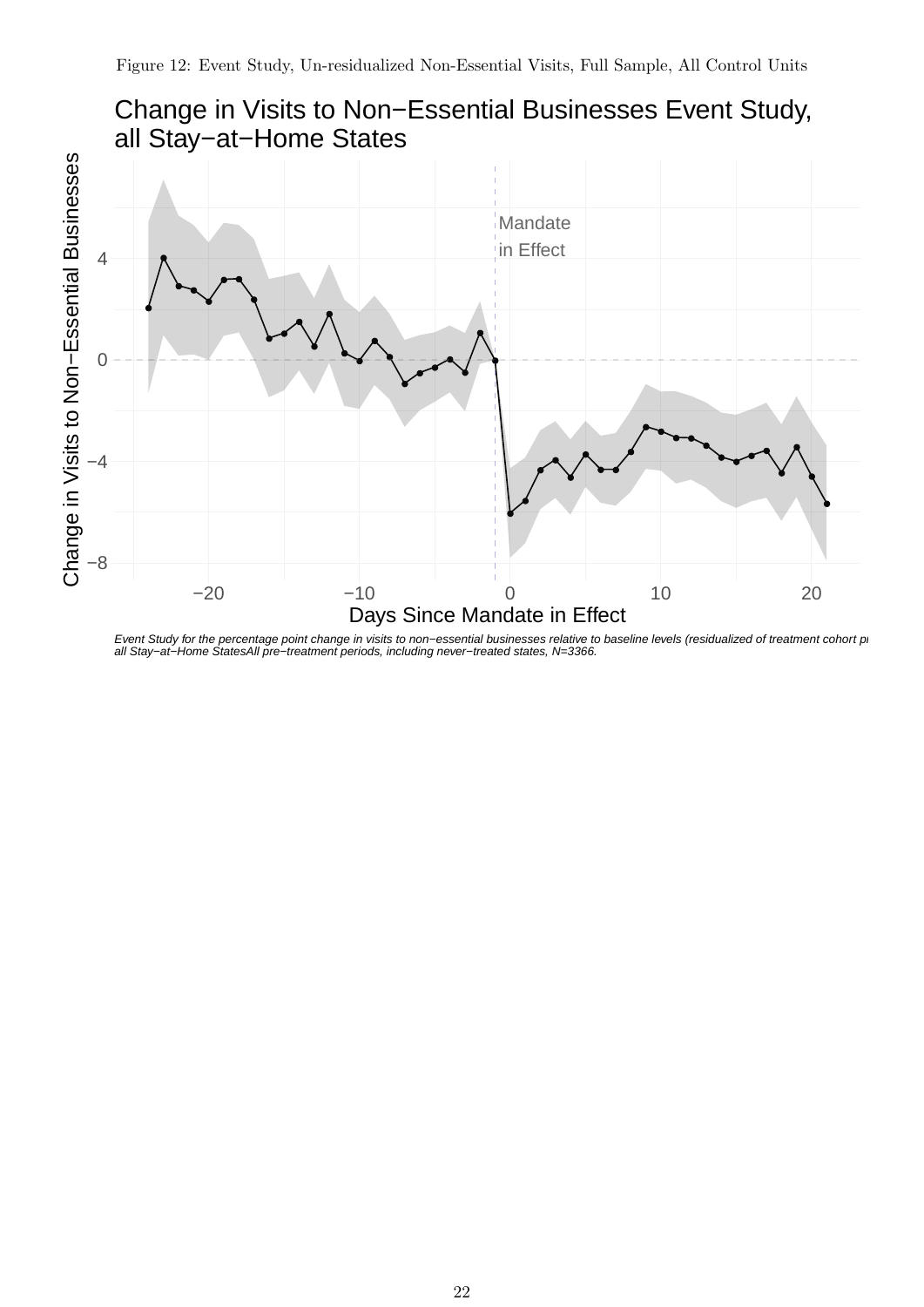

Event Study for the percentage point change in visits to non−essential businesses relative to baseline levels (residualized of treatment cohort all Stay−at−Home StatesAll pre−treatment periods, All SAH mandate states (42 and D.C.), N=2838.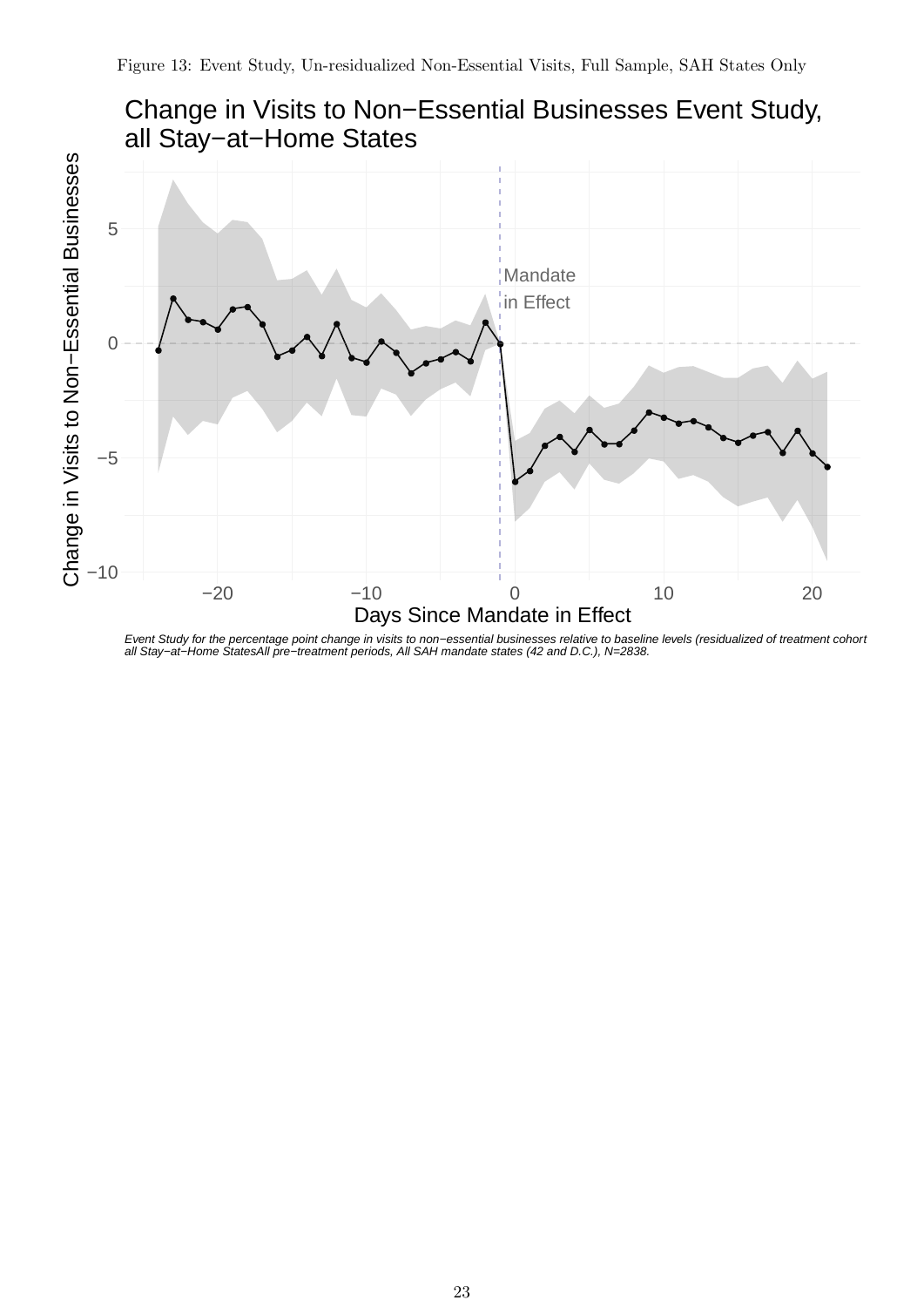

Event Study for the percentage point change in the rate of unique human encounters per square kilometer relative to baseline levels (residual all Stay−at−Home StatesAll pre−treatment periods, including never−treated states, N=3300.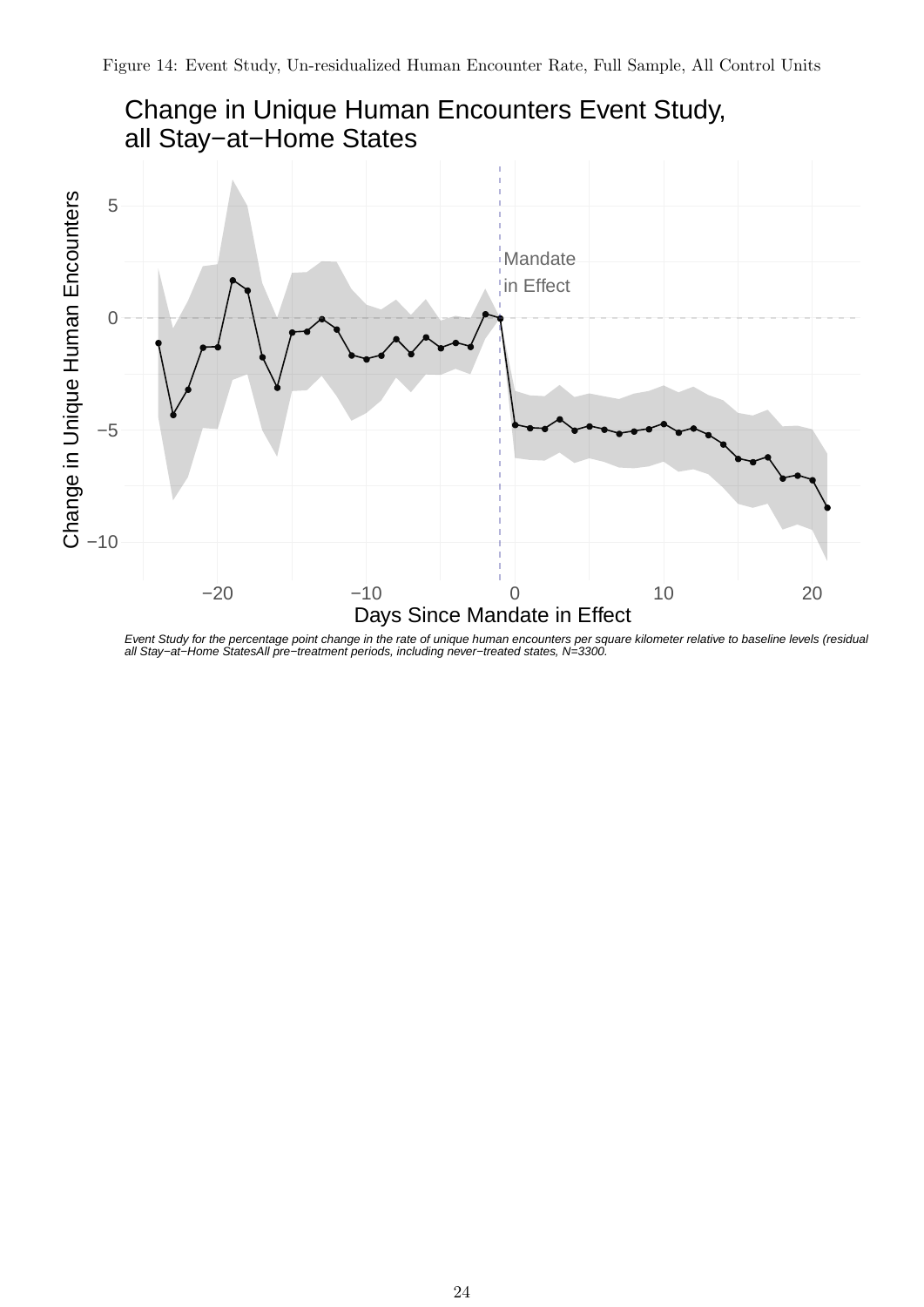<span id="page-24-0"></span>

Event Study for the percentage point change in the rate of unique human encounters per square kilometer relative to baseline levels (residual all Stay−at-Home StatesAll pre-treatment periods, All SAH mandate states (42 and D.C.), N=2772.

# D Weighted Event Study

### D.1 Partially Pooled Synthetic Control Method

Partially pooled SCM integrates the two most common ad-hoc approaches (applying synthetic control separately to each treated unit before taking an average across treated units, and estimating weights to fit the average pre-treatment outcome for all treated units) in a manner that simultaneously minimizes error arising from both the single-unit fits and the pooled fit [\[6\]](#page-38-5). While the approach does not guarantee perfect balance of both unit-specific and overall pre-treatment outcomes, it offers a way to minimize the sources of bias associated with each choice on its own.

Let  $Y_{it}(1)$  be the potential outcome for unit i in period t after having received the treatment, and let  $Y_{it}(0)$  be the potential outcome for a unit in the absence of treatment (i.e. a unit that has yet to receive treatment or never receives the treatment). In our setting, 43 units eventually adopt a stay-at-home mandate (42 states and Washington D.C.), and are denoted by  $W_i = 1$ .  $W_i = 0$  for the eight states that never adopted a mandate. We can then express the observed outcome for the units that adopt a mandate at time  $T_i$  as  $Y_{it} = Y_{it}(0) \mathbb{I} \{t \leq T_i\} + Y_{it}(1) \mathbb{I} \{t \geq T_i\}$  and as  $Y_{it} = Y_{it}(0)$  for the never-mandate states.

In this framework, an estimate for the average treatment effect on the treated (ATT) is given by

$$
ATT_k = \frac{A}{J} \sum_{j=1}^{J} Y_{j,T_j+k}(1) - \hat{Y}_{j,T_j+k}(0) = \frac{A}{J} \sum_{j=1}^{J} Y_{j,T_j+k}(1) - \sum_{i=1}^{N} \hat{\tau}_{ij} Y_{i,T_{j+k}}
$$

where k indicates the "event time" elapsed relative to the treatment time  $T_j$ , given by  $k = t - T_j$ .  $Y_{j,T_j+k}(1)$ is observed for all treated units after mandate adoption, and following [\[6\]](#page-38-5) the unobserved potential outcome  $\hat{Y}_{j,T_j+k}(0)$  is obtained through a modified SCM approach using the available donor pool at time  $T_j + k$  (units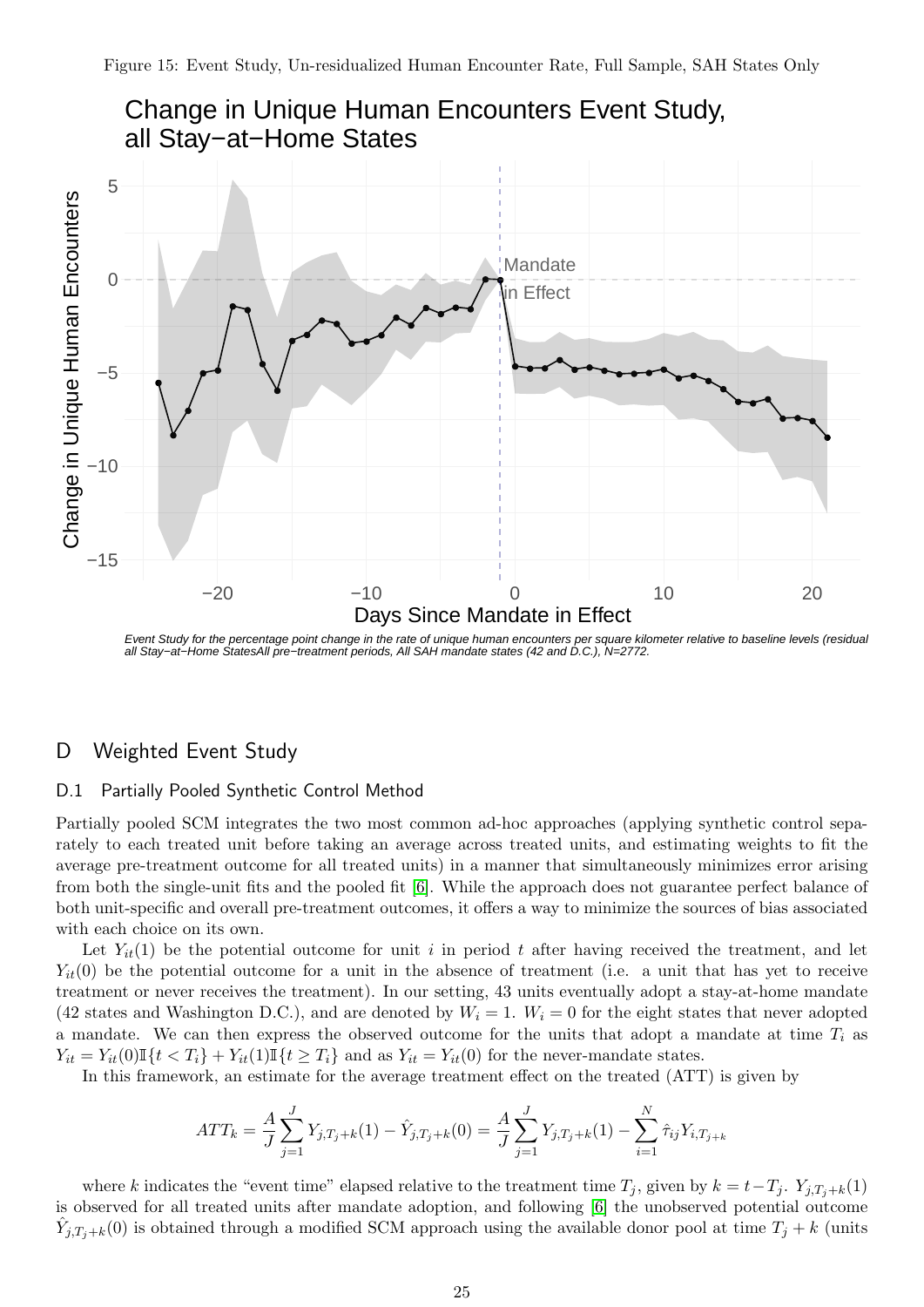that have yet to receive treatment or never receive treatment). For treated units  $j_1, ..., j_J$ , the N-vector SCM weights  $\hat{\tau}_j$  are the solution to the partially pooled SCM optimization problem:

$$
\min_{\tau_1, ..., \tau_J \in \triangle_j^{scm}} \frac{\nu}{2} q^{pool}(\Gamma) + \frac{1 - \nu}{2} q^{sep}(\Gamma) + \lambda \sum_{j=1}^J \sum_{i=1}^N f(\tau_{ij})
$$
\n(4)

In contrast to [\[1\]](#page-37-0), weights are based solely on lagged outcomes with the potential addition of the penalization term  $\lambda \sum_{i=1}^{J}$  $j=1$  $\sum_{i=1}^{N}$  $i=1$  $f(\tau_{ij})$  to promote uniformity.<sup>[1](#page-25-0)</sup>  $q^{pool}$  is the mean square error for the average of the pre-treatment periods across all J treated units when running SCM separately for each unit, and  $q^{sep}$  is the equivalent object when SCM is applied to the "pooled" average of all treated units.  $\nu \in [0, 1]$  is the hyperparameter determining the weight given to each SCM approach; a value of  $\nu = 0$  corresponds to separate SCM weights while  $\nu = 1$ yields weights derived from the pooled SCM approach. In this way, the partially pooled SCM weights trade off imbalance resulting from state-specific matches with the pooled imbalance; see [\[6\]](#page-38-5) for additional discussion of the balance possibility frontier.

The partially pooled SCM approach can obtain a causal estimate of the average treatment effect on the treated (ATT) under two key assumptions [\[5\]](#page-38-6). First, we assume that a treated unit's potential outcomes prior to receiving treatment are equal to the control unit's potential outcomes:  $Y_{it}(s) = Y_{it}(0)$  for  $t < s$ . This assumption serves as a generalization of SUTVA, ruling out interference across states in our setting [\[14\]](#page-38-7). Second, we must assume that, for a given unit with  $W<sub>i</sub> = 1$ , the potential outcomes following treatment are identical to the observed treated potential outcome:  $Y_{it}(s) = Y_{it}(1)$  for any  $0 < s \leq t$ . This assumption imposes stability of the treatment effect over time within a given unit while still allowing  ${Y_{it}(0), Y_{it}(1)}$  to vary across units.

#### Weighted Event Studies

To correct for imperfect pre-treatment balance in partially pooled SCM, we augment the partially pooled SCM estimator with a fixed effects outcome model and estimate weighted event studies. Synthetic controls are constructed based on the balance of residualized pre-treatment outcomes; in this way, the approach builds upon recent research on doubly-robust estimators with an extension to the staggered adoption setting [\[2,](#page-38-8) [3,](#page-38-9) [4,](#page-38-10) [6,](#page-38-5) [7\]](#page-38-11).

The weighted event study obtains the counterfactual for treated unit  $j$ ,  $k$  periods after adopting a mandate, as

$$
\hat{Y}_{j,T_j+k}^{aug} = \hat{m}_{ijk} + \sum_{i=1}^{n} \hat{\tau}_{ij}^*(Y_{i,T_j+k} - \hat{m}_{ijk})
$$
\n(5)

Where  $\hat{\tau}_{ij}^*$  are partially pooled SCM weights obtained using residualized outcomes and  $\hat{m}_{ijk}$  is obtained as the uniformly-weighted average of pre-period outcomes, equivalent to augmentation with unit fixed effects. This approach yields a unit-specific ATT estimate k periods post-adoption as

$$
\widehat{ATT}_{jk}^{aug} = \left(Y_{j,T_j+k} - \sum_{\ell=1}^{T_j-1} \frac{1}{T_j-1} Y_{i,T_j-\ell}\right) - \sum_{i=1}^{N} \widehat{\tau}_{ij}^* \left(Y_{i,T_j+k} - \sum_{\ell=1}^{T_j-1} \frac{1}{T_i-1} Y_{i,T_j-\ell}\right) \tag{6}
$$

This approach builds upon the robustness properties of the intercept-shifted or de-meaned SCM estimators in a way that allows for staggered adoption  $[?, ?]$ .  $\widehat{ATT}_{jk}^{aug}$  can be thought of as a doubly-weighted difference in differences estimator, wherein the change in the treatment unit is obtained as the difference between the treatment unit's outcome in period k and its pre-period average, and the change in the control group is the average for equivalent changes for all donor units, weighted by partially pooled synthetic control weights. Averaging  $\widehat{ATT}_{jk}^{aug}$  across all treated units at a given point in event time yields a period-specific treatment effect  $\widehat{ATT}_{k}^{aug}$  that can be thought of as equivalent to the typical dynamic ATT obtained from an event study design. Averaging across all post-treatment periods yields the overall treatment effect estimate,  $\widehat{ATT}^{aug}$ . Standard errors are obtained using a jackknife approach [\[4\]](#page-38-10).

<span id="page-25-0"></span><sup>&</sup>lt;sup>1</sup>We set  $\lambda = 0$  for our estimation because we have a sufficiently large donor pool to obtain pre-treatment balance.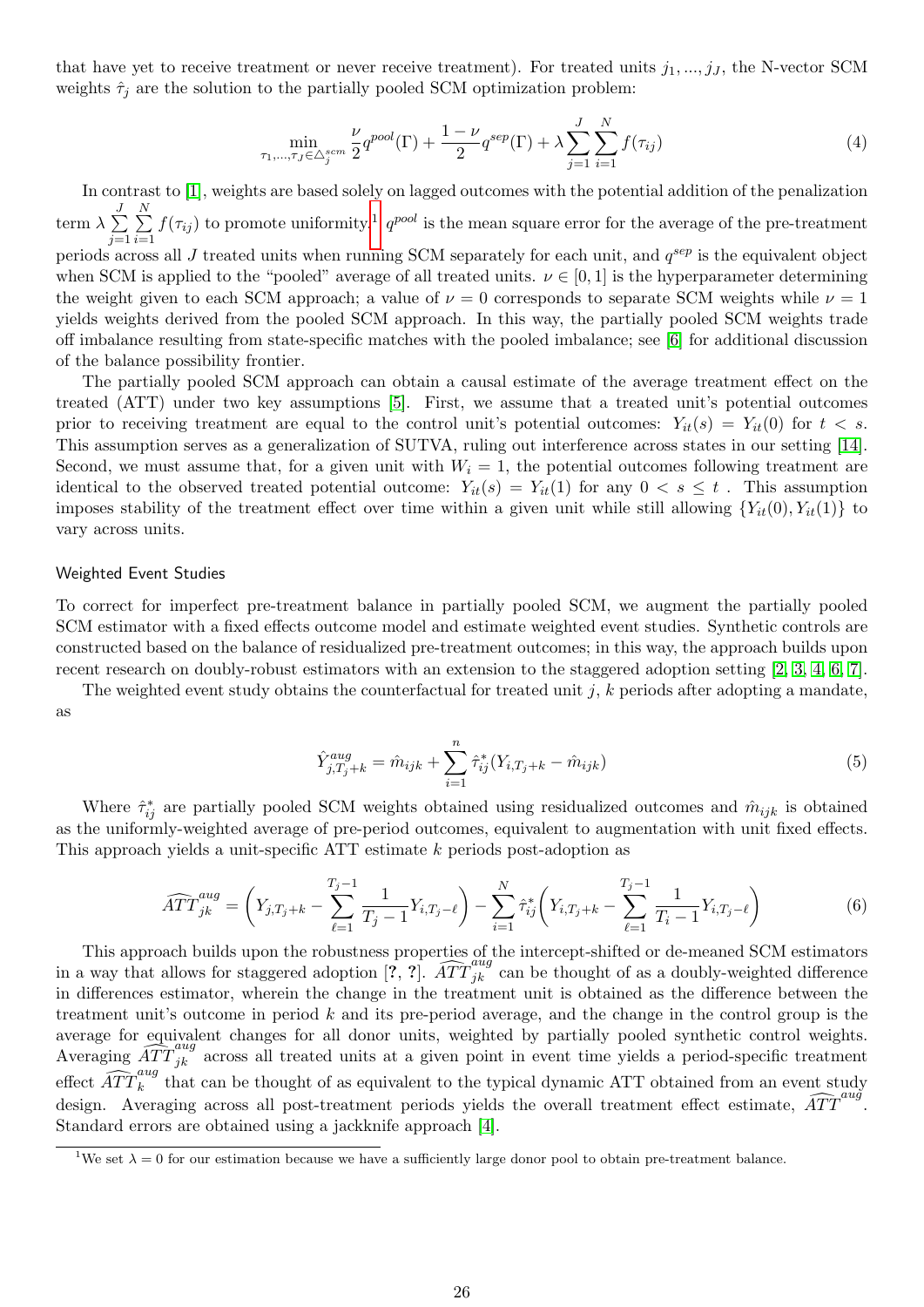### D.2 Weighted Event Study Estimates across  $\nu$

Figures [16,](#page-26-0) [17,](#page-29-0) and [18](#page-30-0) plot the overall ATT estimates for each travel outcome across possible values of  $\nu$ , illustrating how a shift from separate to pooled SCM weights affect our conclusions. Estimates across all three mobility measures remain highly stable for any choice of  $\nu$ . When fitting separate synthetic controls to each state ( $\nu = 0$ ), we obtain an overall ATT estimate for average distance traveled of  $-9.94$ . As the weighting shifts to pool SCM weights, the ATT estimate rises slightly before reaching its maximum at  $-8.96$  with  $\nu = 0.30$ and falling to −8.99 for a purely pooled SCM control. Estimated mandate effects for encounter rates yield a similar shape, beginning with a minimum of  $-4.16$  for separate SCM and peaking at  $-3.51$  at  $\nu = 1$  for the fully pooled SCM. Trips to non-essential visits begins at a value of −0.81 for separate SCM and reaches a minimum of  $-1.08$  for the perfectly pooled case.

Figure 16: Overall Weighted Event Study ATT Estimates by  $\nu$ , Average Distance Traveled

<span id="page-26-0"></span>

# E Health Analyses: Robustness

The following table and figures report results from alternate specifications of the difference-in-differences and event study models for mortality and morbidity impacts of stay-at-home mandates.

E.1 Difference-in-Differences Models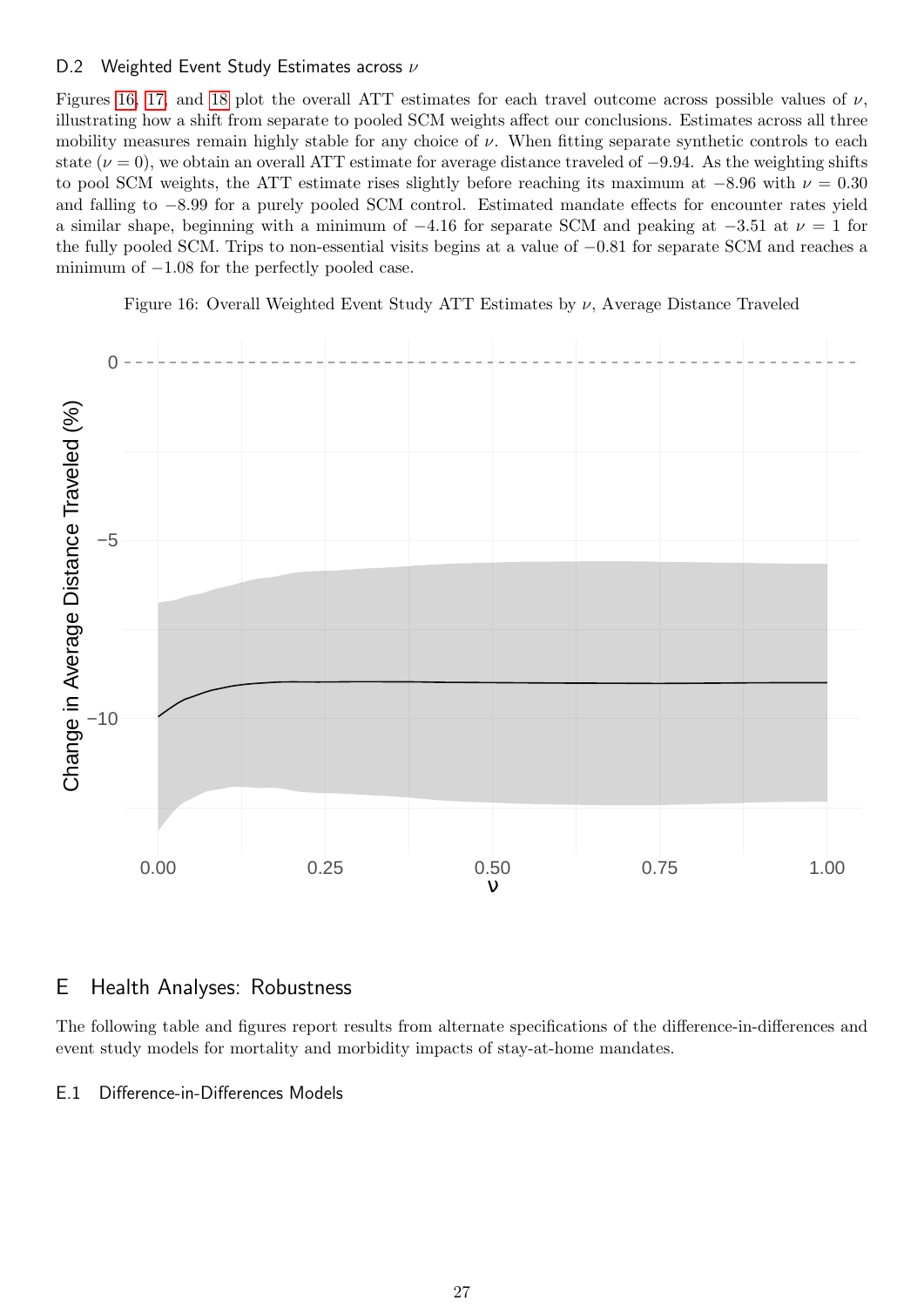|                         | (1)                 | (2)                 | (3)                 | $\left( 4\right)$   | (5)                   | (6)                   | (7)                 | (8)                  |
|-------------------------|---------------------|---------------------|---------------------|---------------------|-----------------------|-----------------------|---------------------|----------------------|
| $SAH_{it}$              | $0.975*$<br>(0.488) | $0.959*$<br>(0.481) | $0.906*$<br>(0.480) | $0.837*$<br>(0.469) | $0.159***$<br>(0.058) | $0.157***$<br>(0.058) | $-0.140$<br>(0.095) | $-0.169*$<br>(0.096) |
| $ADT \times Pre-Period$ |                     |                     |                     | 0.013<br>(0.009)    |                       |                       |                     | 0.006<br>(0.007)     |
| $VIS \times Pre-Period$ |                     |                     |                     | 0.007<br>(0.015)    |                       |                       |                     | $0.026*$<br>(0.014)  |
| $ENC \times Pre-Period$ |                     |                     |                     | 0.005<br>(0.006)    |                       |                       |                     | 0.005<br>(0.007)     |
| $\bar{Y}$               | 0.21                | 0.21                | 0.3                 | 0.3                 | 0.21                  | 0.21                  | 0.3                 | 0.3                  |
| Pre-Period $\bar{Y}$    | 0.0017              | 0.0007              | 0.0014              | 0.0016              | 0.0017                | 0.0007                | 0.0014              | 0.0016               |
| Treatment Group         | Early               | Early               | Early               | Early               | All                   | All                   | All                 | All                  |
| $State + Date FE$       | Yes                 | Yes                 | Yes                 | Yes                 | Yes                   | Yes                   | Yes                 | Yes                  |
| Cohort Pre-Trends       | N <sub>o</sub>      | Yes                 | Yes                 | Yes                 | N <sub>o</sub>        | Yes                   | Yes                 | Yes                  |
| Mobility Pre-Trends     | N <sub>o</sub>      | No                  | No                  | Yes                 | No                    | No                    | N <sub>o</sub>      | Yes                  |
| Pre-Periods Used        | All                 | All                 | 2 Weeks             | 2 Weeks             | All                   | All                   | 2 Weeks             | 2 Weeks              |
| $\boldsymbol{N}$        | 3,366               | 3,366               | 2,288               | 2,245               | 3,366                 | 3,366                 | 2,288               | 2,245                |
| Adjusted $\mathbb{R}^2$ | 0.512               | 0.506               | 0.550               | 0.559               | 0.458                 | 0.454                 | 0.523               | 0.538                |

Table 13: Stay-at-Home Mandates and COVID-19 Death Rates

 $*$  p  $< 0.10$ ,  $**$  p  $< 0.05$ ,  $**$  p  $< 0.01$ . Standard errors are clustered at the state level. These models estimate the effect of statewide stay-at-home mandates on COVID-19 death rates per 100,000 population. Columns (1)-(4) report estimates for early stay-at-home mandates (CA, IL, NJ, and NY) while Columns (5)-(8) report estimates for all states that ever adopt statewide mandates (42 and D.C.). Cohort Pre-Trends indicate outcomes de-trended by treatment cohort-specific linear trends (Goodman-Bacon 2018). Mobility Pre-Trends control for  $ADT$ ,  $NEV$ , and  $ENC$  in the pre-treatment period (prior to March 19). 2 Weeks indicates sample trimmed to 2 weeks before each states' mandate, and March 19 for never-mandate states.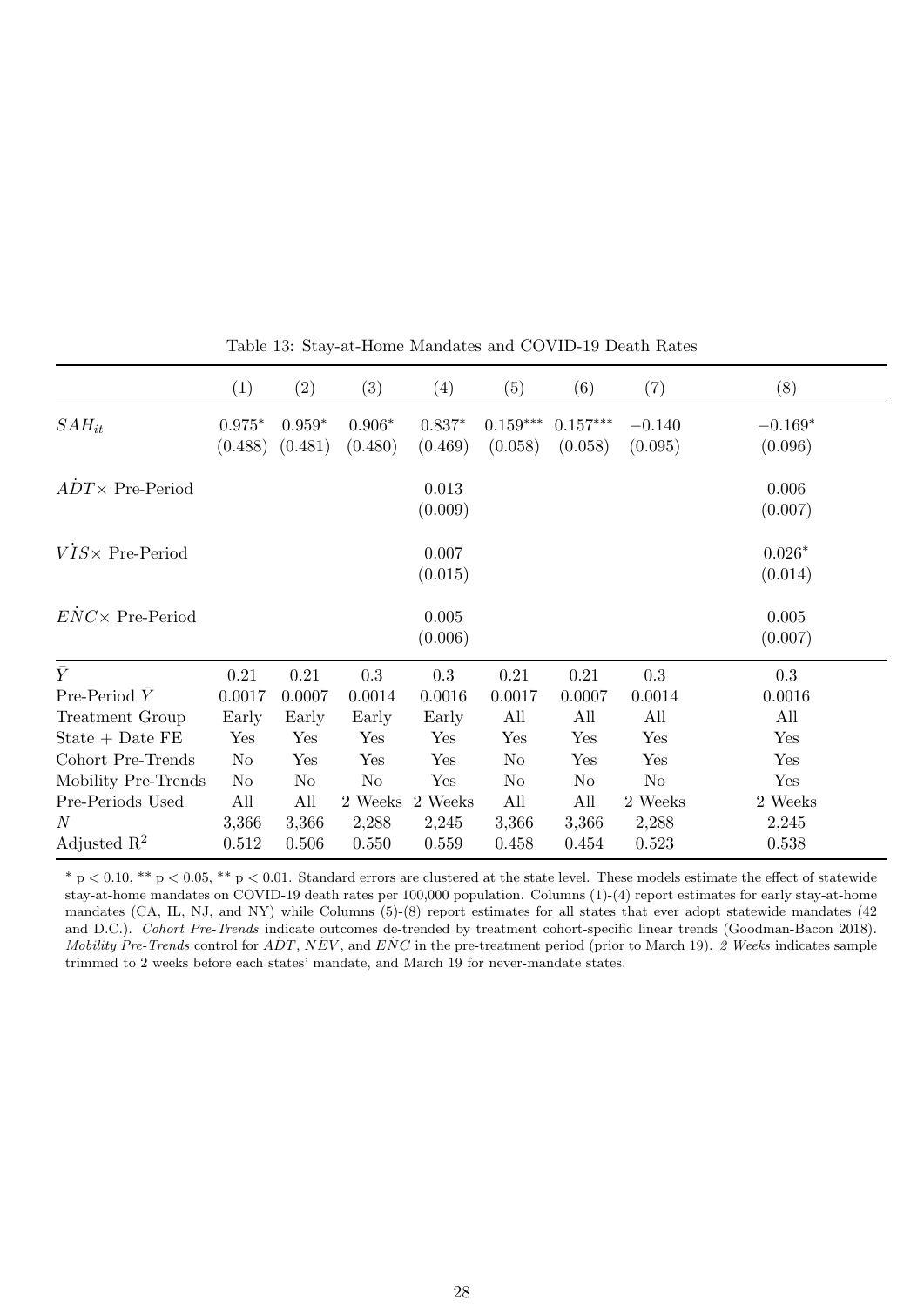|                           | (1)            | (2)        | (3)      | (4)       | (5)        | (6)            | (7)            |
|---------------------------|----------------|------------|----------|-----------|------------|----------------|----------------|
| $SAH_{it}$                | 0.033          | $-5.282**$ | $-0.035$ | $-0.037$  | $-5.597**$ | $-0.129$       | $-6.038**$     |
|                           | (0.188)        | (2.590)    | (0.193)  | (0.206)   | (2.654)    | (0.225)        | (2.777)        |
| $ADT \times$ Pre-Period   |                | $0.033*$   |          |           | $0.034*$   |                | $0.035*$       |
|                           |                | (0.018)    |          |           | (0.018)    |                | (0.019)        |
| $VIS \times Pre-Period$   |                | 0.013      |          |           | 0.011      |                | 0.007          |
|                           |                | (0.018)    |          |           | (0.018)    |                | (0.020)        |
| $ENC \times Pre-Period$   |                | $0.045*$   |          |           | $0.050*$   |                | $0.056*$       |
|                           |                | (0.025)    |          |           | (0.026)    |                | (0.028)        |
| $\overline{\overline{Y}}$ | 0.21           | 0.21       | 0.03     | 0.30      | 0.21       | 0.21           | 0.30           |
| Pre-Period $\bar{Y}$      | 0.07           | 0.07       | 0.07     | 0.19      | 0.19       | 0.07           | 0.07           |
| Treatment Group           | All            | All        | All      | All       | All        | All            | All            |
| State FE                  | Yes            | Yes        | Yes      | Yes       | Yes        | Yes            | Yes            |
| Date FE                   | Yes            | Yes        | Yes      | Yes       | Yes        | Yes            | Yes            |
| Cohort Pre-Trends         | N <sub>o</sub> | No         | $\rm No$ | No        | No         | N <sub>o</sub> | N <sub>o</sub> |
| Mobility Controls         | $\rm No$       | Pre        | 3wk      | $\rm No$  | Pre        | $\rm No$       | Pre            |
| Sample                    | All            | All        | All      | 2wk Pre   | 2wk Pre    | <b>SAH</b>     | <b>SAH</b>     |
| $\mathcal N$              | 1,122          | 1,122      | 1,111    | 1,084     | 1,084      | 916            | 916            |
| Adjusted $\mathbb{R}^2$   | 0.592          | 0.594      | 0.596    | $0.596\,$ | 0.598      | 0.586          | 0.589          |

Table 14: Stay-at-Home Mandates and COVID-19 Hospitalization Rates

 $* p < 0.10, ** p < 0.05, ** p < 0.01$ . Standard errors are clustered at the state level. These models estimate the effect of all statewide stay-at-home mandates on COVID-19 hospitalization rates per 100,000 population. Pre mobility controls account for  $ADT$ ,  $NEV$ , and  $ENC$  prior to each state's mandate, while 3wk controls for average mobility changes for each of the prior 3 weeks. 2wk Pre indicates sample trimmed to 2 weeks before each states' mandate and March 19 for never-mandate states, while SAH limits the sample to the states that ever adopt statewide mandates (42 and D.C.).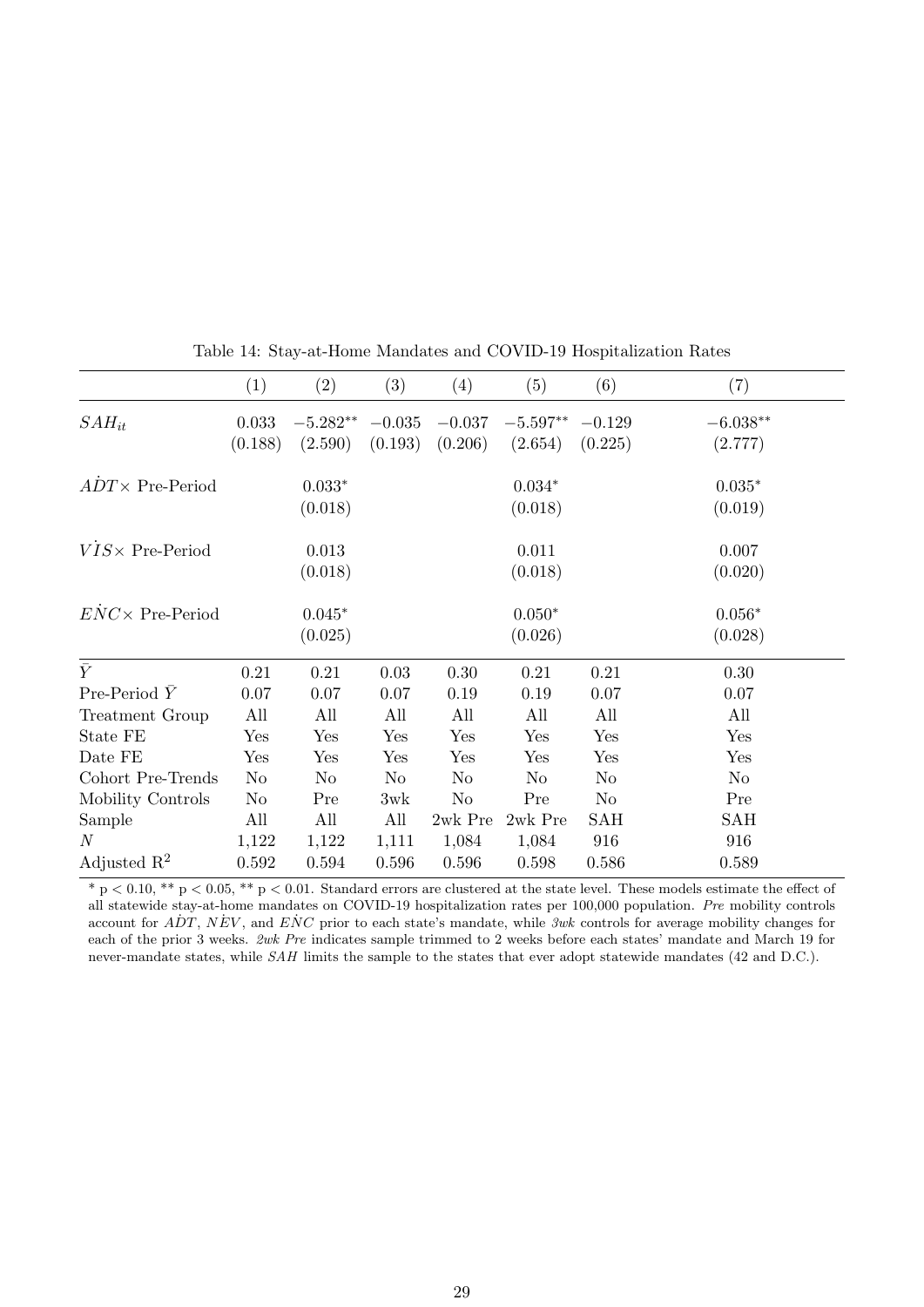<span id="page-29-0"></span>

Figure 17: Overall Weighted Event Study ATT Estimates by  $\nu$ , Non-Essential Visits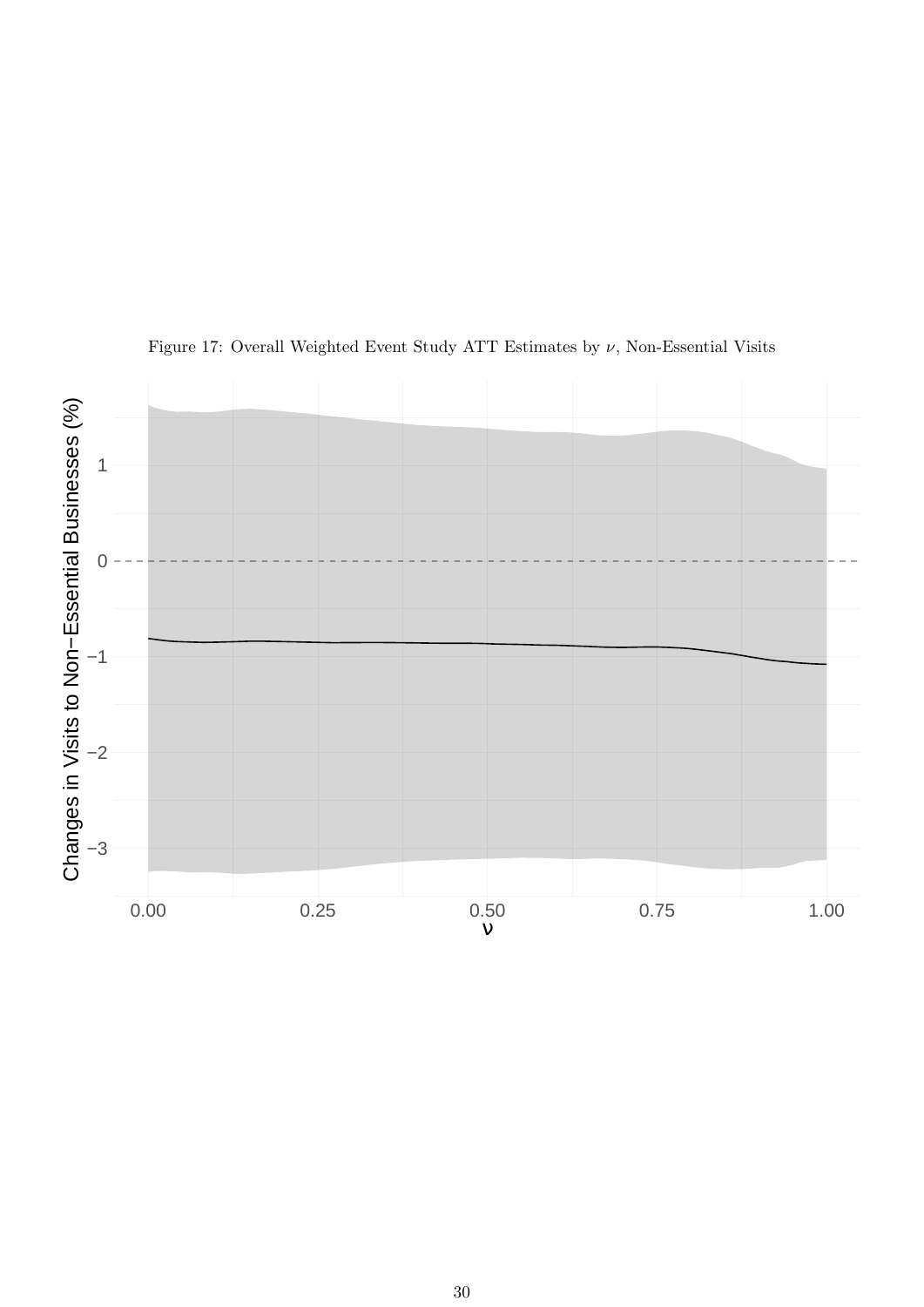<span id="page-30-0"></span>

Figure 18: Overall Weighted Event Study ATT Estimates by  $\nu$ , Human Encounter Rate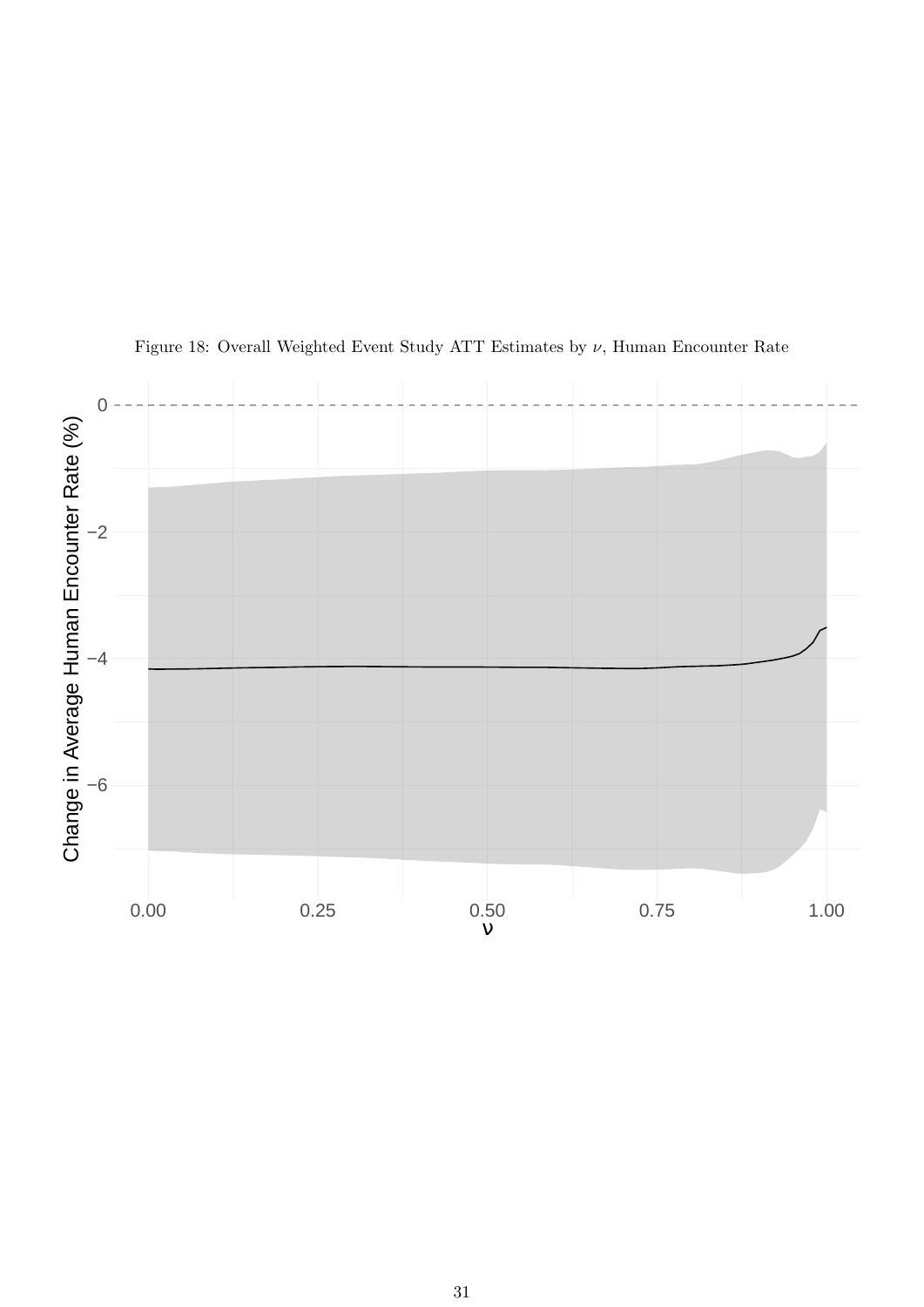Figure 19: Event Study, COVID-19 Residualized Death Rates, Pre-Period Mobility Controls, Full Sample



Event Study for COVID−19 deaths per 100,000 population. 13 pre−treatment coefficients estimated with data for 14 pre−periods (endpoints binned). including never−treated states N=2324.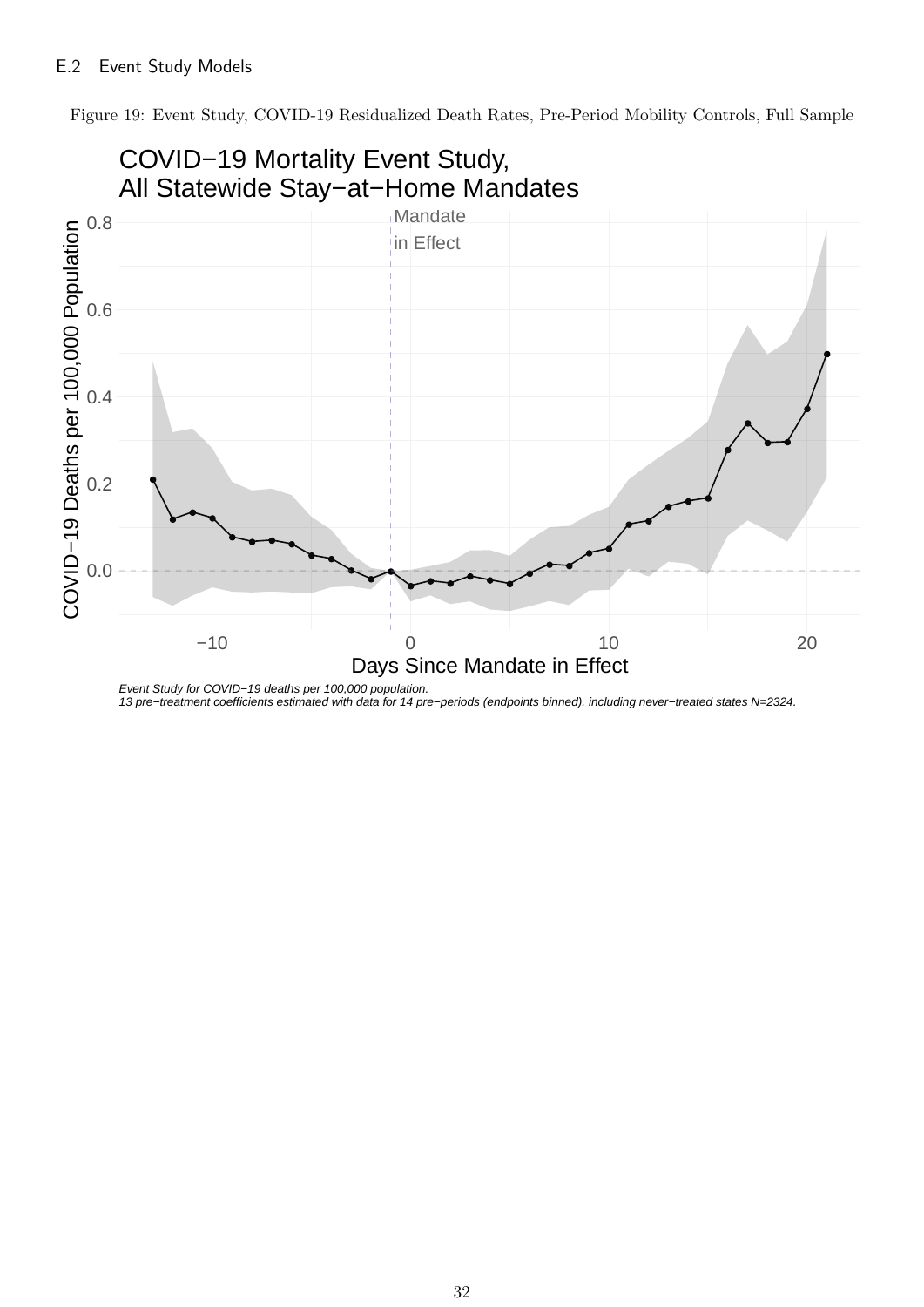

<sup>13</sup> pre−treatment coefficients estimated with data for 14 pre−periods (endpoints binned). N=902.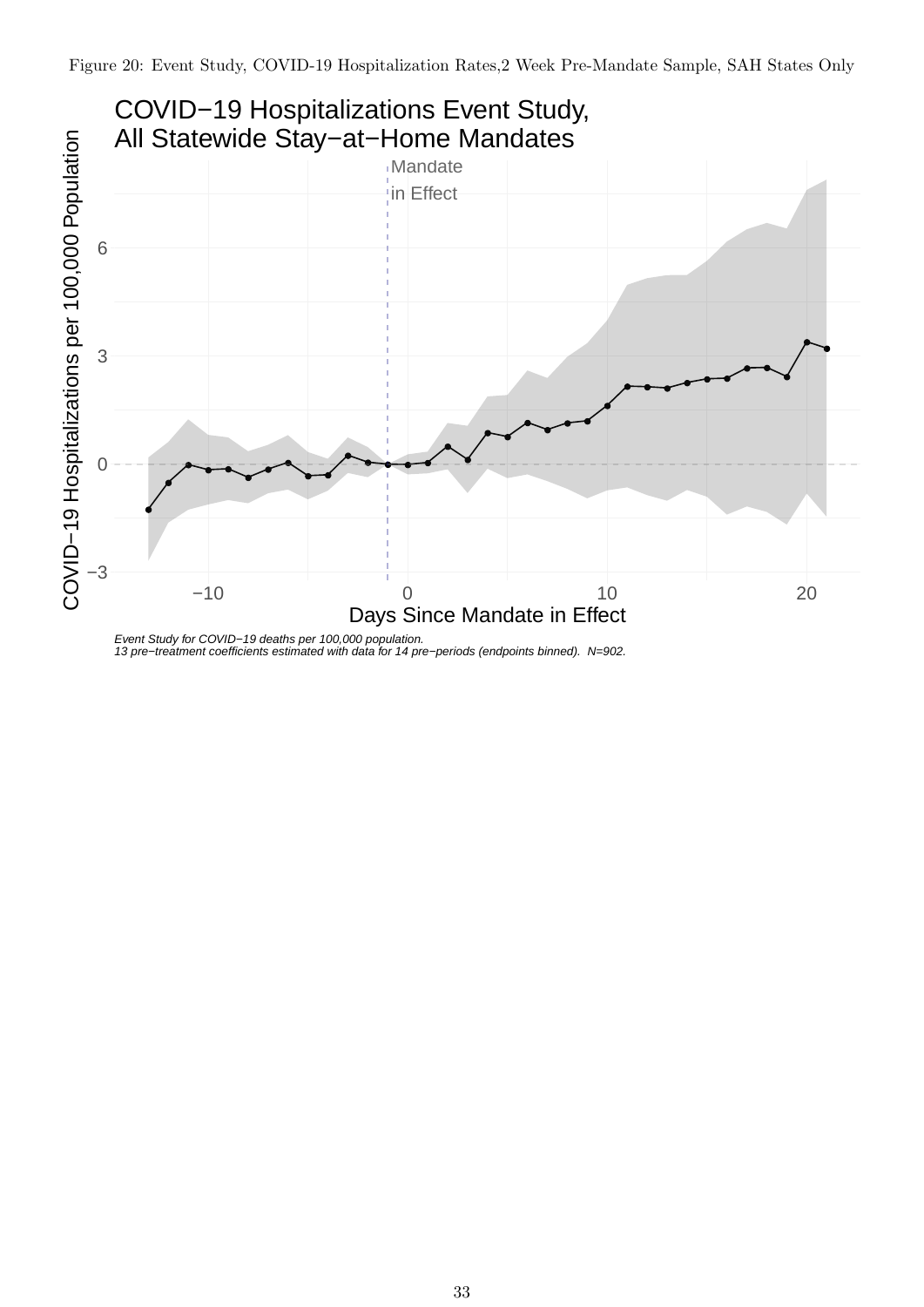

Event Study for COVID−19 deaths per 100,000 population. 5 pre−treatment coefficients estimated with data for 7 pre−periods (endpoints binned). N=1673.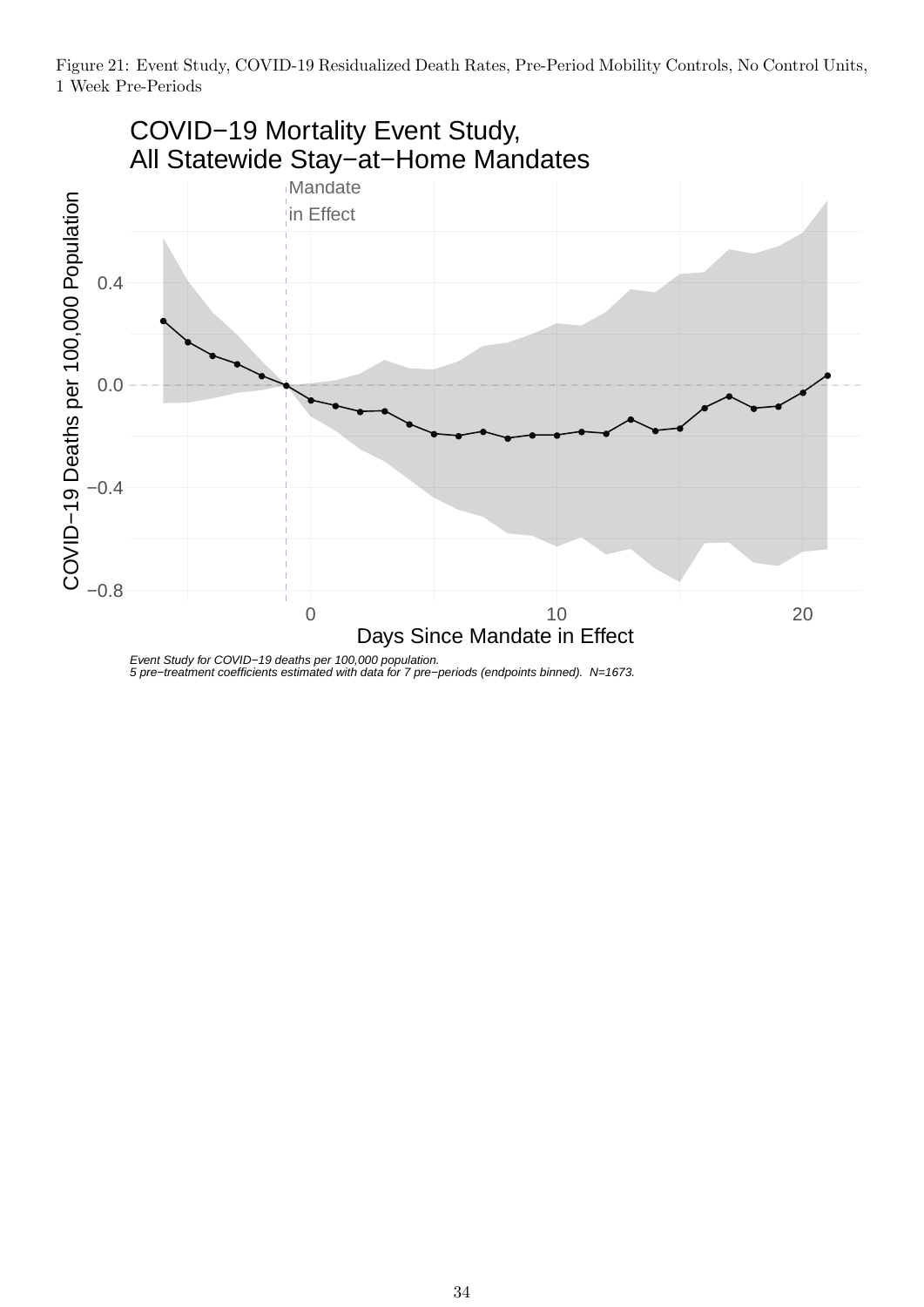Figure 22: Event Study, COVID-19 Residualized Death Rates, Pre-Period Control Interactions, No Never-Mandate Units, Pre-Period In



Model includes state and date fixed effects, average visits to non−essential businesses prior to 3−19, and interactions of daily visits with pre−period indicators.

Endpoints are binned and all event−time indicators are set to zero for never−mandate states. N =3366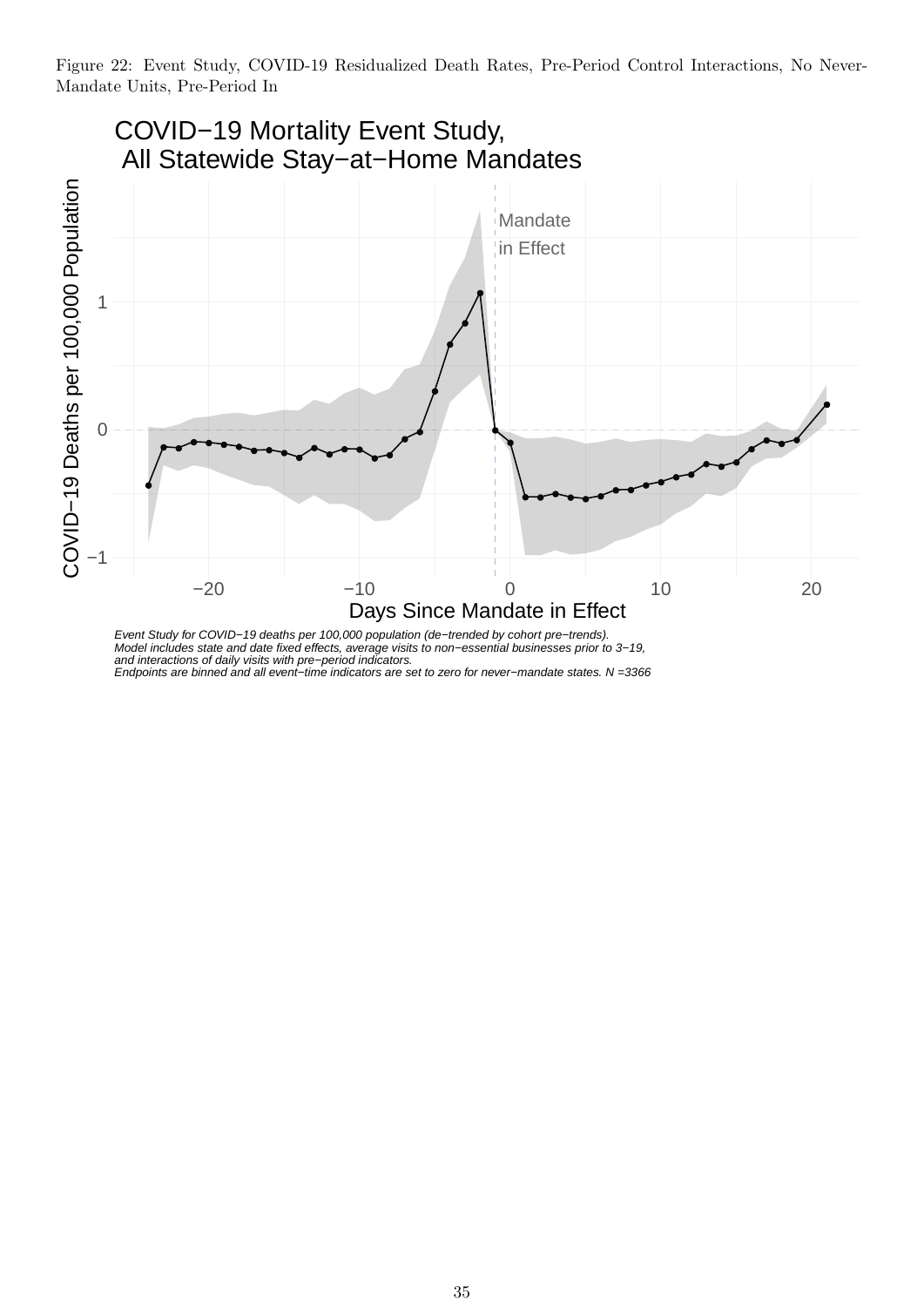# F Complementary Analysis Using Google's COVID-19 Community Mobility Reports

To understand how our findings persist across alternate measures of travel activity and social distancing, we next replicate results using data obtained from Google's COVID-19 Community Mobility Reports [\[10\]](#page-38-12).

### F.1 Correlations of Google Measures and Unacast Measures

First, we provide a comprehensive comparison of the Unacast data to the Google Mobility Report data [\[10\]](#page-38-12). We provide evidence that the data we employ is nearly perfectly correlated with this other source, such that our findings are not likely due to spurious measurement in the specific source of data used.

We compare the Unacast measures to comparable data from google, as a full correlation analysis between each of the three Unacast measures and the available google mobility trend measures. The correlation tables are provided here and referenced in the main paper when we discuss how Unacast data-set compares to other available data, attesting to the quality of the measures used in the paper.

The change in distance traveled measure we use displays very high correlations with travel data produced by other sources. To investigate the validity of our measures, we compare all the three Unacast measures with the mobility report measures form the Google's COVID-19 Community Mobility Report for the relative change for retail and recreation travel.<sup>[2](#page-35-0)</sup> Table [15](#page-35-1) reports the minimum, average, and maximum correlations between state specific Unacast and google mobility measures. In column 1 we focus on the correlations between changes in average distance traveled (CADT) and the Google measure related to recreation and retail. Column 2 focuses on correlations between Unacast measure for non essential visits (NEV) and the google recreation and retail measure. We see that the lowest state correlation between CADT and google is for the state of Wyoming, with a correlation of 0.75, and the lowest state correlation between NV and google is for the state of Mississippi, with a correlation of 0.961.

<span id="page-35-1"></span>Table 15: Average, Min, and Max Correlations by State, Unacast and Google Activity Measures

|         | Google and ADT | Google and $NEV$ |
|---------|----------------|------------------|
| Min     | 0.750          | 0.962            |
| Average | 0.949          | 0.981            |
| Max     | 0.988          | 0.993            |

Source: Google and Unacast. This table presents minimum, average, and maximum correlations by states between the Google "Retail and Recreation" measure and the utilized measures of changes in average distance traveled  $(\overline{ADT})$  and non-essential visits  $(\overline{NEV})$  obtained from Unacast. The minimum correlation for  $\overline{ADT}$  is WY, and the minimum correlation for  $\overline{NEV}$  is for MS.

The full set of correlations by state is given in Table [16.](#page-36-0) Overall the levels of correlation are very high, and do not vary systematically between states that adopt mandates and those that never adopt such policies. For instance, for California we observe a correlation of 0.97, while for New York we observe a correlation of 0.98. The activity measures remain highly correlated when considering all the states. These strong relationships across data providers suggest that our results are indicative of general mobility patterns and not spurious, arising from anomalies of our chosen data source.

<span id="page-35-0"></span><sup>2</sup>Google. 2020. "COVID-19 Community Mobility Reports." Accessed March 27, 2020.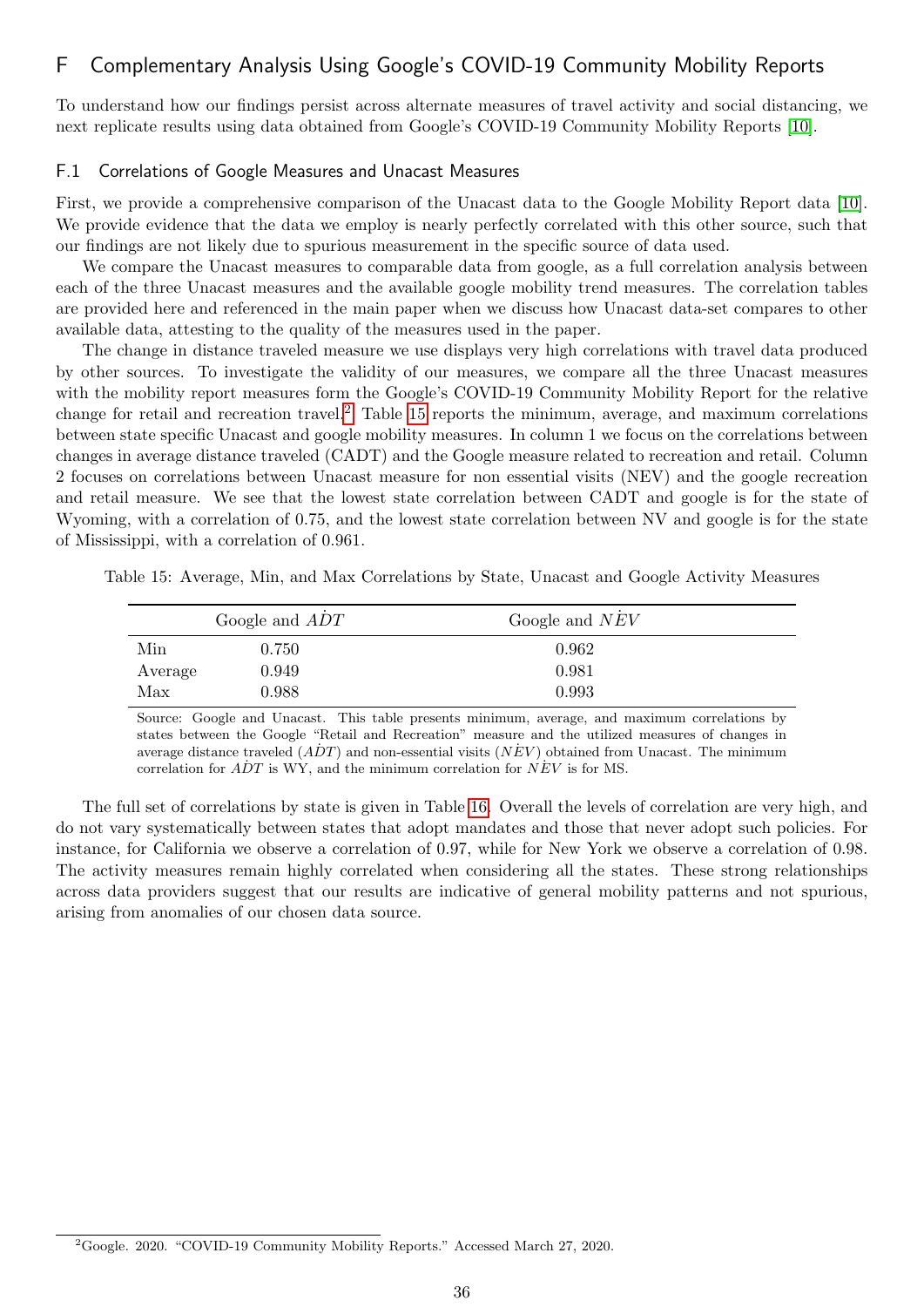<span id="page-36-0"></span>

| State                                        | corr(Google, CADT) | $\overline{\text{corr}(\text{Google}, \text{NEW})}$ |
|----------------------------------------------|--------------------|-----------------------------------------------------|
| $\mathbf{A}\mathbf{K}$                       | $0.956\,$          | 0.963                                               |
| $\mathbf{AL}$                                | $\,0.952\,$        | 0.966                                               |
| $\rm{AR}$                                    | 0.931              | 0.963                                               |
| $\mathbf{A}\mathbf{Z}$                       | $0.976\,$          | 0.984                                               |
| ${\rm CA}$                                   | $0.976\,$          | 0.983                                               |
| CO                                           | 0.979              | 0.988                                               |
| ${\cal CT}$                                  | $0.970\,$          | 0.983                                               |
| DC                                           | $0.980\,$          | 0.988                                               |
| DE                                           | $\,0.962\,$        | 0.983                                               |
| ${\rm FL}$                                   | $\,0.988\,$        | 0.987                                               |
| GA                                           | $\,0.965\,$        | 0.979                                               |
| $\rm HI$                                     | $\,0.943\,$        | 0.985                                               |
| IA                                           | $0.907\,$          | 0.976                                               |
| ID                                           | $0.907\,$          | 0.978                                               |
| ${\rm IL}$                                   | $0.960\,$          | 0.987                                               |
| $\ensuremath{\text{IN}}$                     | $0.926\,$          | 0.985                                               |
| KS                                           | $\,0.955\,$        | 0.976                                               |
| KY                                           | $0.937\,$          | 0.982                                               |
| $\rm{LA}$                                    | $\,0.964\,$        | 0.971                                               |
| MA                                           | $0.979\,$          | 0.985                                               |
| MD                                           | $0.972\,$          | 0.986                                               |
| ME                                           | $\,0.936\,$        | 0.978                                               |
| $\rm MI$                                     | $\,0.968\,$        | 0.987                                               |
| <b>MN</b>                                    | $\,0.963\,$        | 0.982                                               |
| MO                                           | $0.956\,$          | 0.977                                               |
| MS                                           | $\,0.956\,$        | 0.962                                               |
| MT                                           | $0.886\,$          | 0.986                                               |
| $\rm NC$                                     | $\,0.956\,$        | 0.977                                               |
| ND                                           | 0.911              | 0.987                                               |
| $\rm NE$                                     | $\,0.943\,$        | 0.980                                               |
| NH                                           | $\,0.938\,$        | 0.976                                               |
| NJ                                           | 0.977              | 0.979                                               |
| <b>NM</b>                                    | 0.938              | 0.982                                               |
| $\ensuremath{\text{NV}}$                     | $\,0.984\,$        | 0.993                                               |
| ${\rm NY}$                                   | $0.980\,$          | 0.989                                               |
| OH                                           | $\,0.945\,$        | 0.986                                               |
| OK                                           | $\,0.962\,$        | 0.974                                               |
| ${\rm OR}$                                   | $0.950\,$          | 0.987                                               |
| ${\rm PA}$                                   | 0.957              | 0.988                                               |
| $\mathbf{R}\mathbf{I}$                       | 0.969              | 0.979                                               |
| SC                                           | $0.956\,$          | 0.980                                               |
| ${\rm SD}$                                   | $0.906\,$          | 0.981                                               |
| <b>VA</b>                                    | 0.973              | 0.985                                               |
| ${\rm VT}$                                   | 0.961              | 0.978                                               |
| <b>WA</b>                                    | 0.967              | 0.983                                               |
| $\mbox{WI}$                                  | $\,0.934\,$        | 0.980                                               |
| $\ensuremath{\text{W}}\ensuremath{\text{V}}$ | 0.941              | 0.983                                               |
| $\ensuremath{\text{WY}}$                     | $0.750\,$          | 0.980                                               |

Table 16: Correlations Between Google Retail and Rec Measure and Unacast Measures by State

Source: Google and Unacast. Min correlation CADT and google is WY, and the minimum correktion between NEV and google measure MS.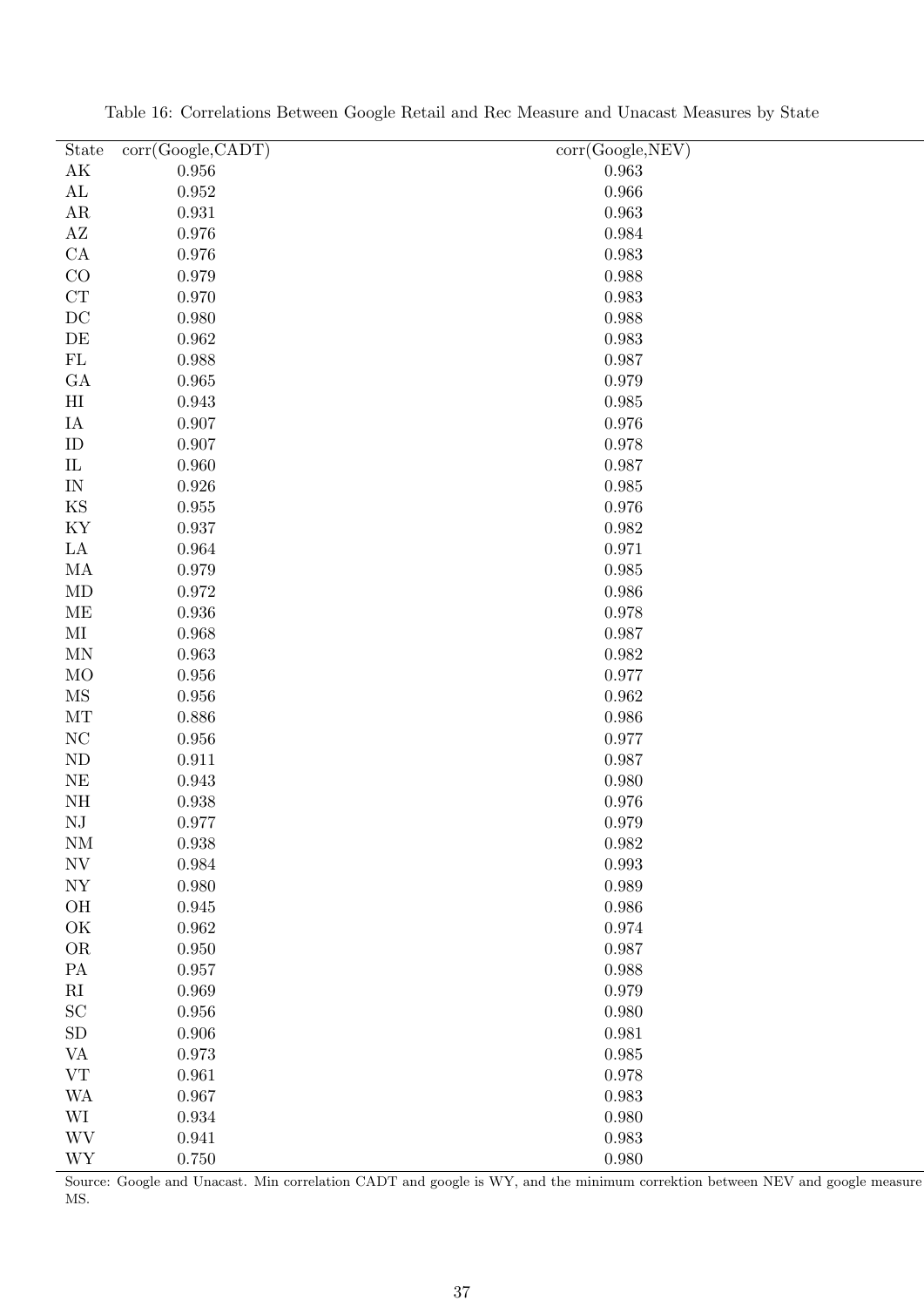# G Complementary Analysis of Stay-at-Home Mandate Effects on Mobility using Google Mobility Data

We estimate the model of changes in mobility measures as a function of mandate treatment controlling for statespecific trends. Tables [17](#page-37-1) and [18](#page-37-2) present the results for all mandates and for the first four mandates separately. We see in Table [17](#page-37-1) the estimated average treatment effects for the early first 4 mandates, where each column

<span id="page-37-1"></span>

|                | $\left(1\right)$<br>Gro/Phar | $\left( 2\right)$<br>Park | $\left( 3\right)$<br>Ret/Rec | (4)<br>Transit   | (5)<br>Work          | (6)<br>Home          |
|----------------|------------------------------|---------------------------|------------------------------|------------------|----------------------|----------------------|
| $SAH_{it}$     | $-0.148***$<br>(0.026)       | $-0.111$<br>(0.083)       | $-0.049***$<br>(0.018)       | 0.014<br>(0.015) | $-0.023*$<br>(0.013) | $0.014**$<br>(0.006) |
| N              | 2856                         | 2856                      | 2855                         | 2856             | 2855                 | 2856                 |
| $\mathbb{R}^2$ | 0.910                        | 0.481                     | 0.976                        | 0.973            | 0.962                | 0.974                |
| F              | 170.801                      | 14.651                    | 868.500                      | 753.952          | 2107.570             | 942.221              |

Table 17: Effect of Early States' Stay-at-Home Mandates, Google Analysis

Robust standard errors in parentheses. \*  $p < 0.10$ , \*\*  $p < 0.05$ , \*\*\*  $p < 0.01$ . These models estimate the effect of the first four statewide stay-at-home mandates on Google's measures of travel activity from their COVID-19 Community Mobility Reports. The dependent variables measure the change in percentage points for the same day of the week relative to baseline levels for Grocery and Pharmacy (1), Parks (2), Retail and Recreation (3), Transit Stations (4), Workplace (5), Residential (6). All columns include state-specific cubic trends, state fixed effects, and day fixed effects.

corresponds to each of the six categories of google mobility measures. The category of grocery/pharmacy travel experiences a significant drop of 14.8 percentage points due to early implemented first 4 state mandates, the change for the park's category is not significant, retail and recreation category mobility drops significantly by 4.9 percentage points, and work mobility measure also drops significantly by 2.3 percentage points. There is no significant change in the transit category mobility measure and finally the measure for staying at home increases significantly by 1.4 percentage points due to the first 4 early mandates.

<span id="page-37-2"></span>

|                | $\left(1\right)$ | $\left( 2\right)$ | (3)         | $\left( 4\right)$ | (5)         | (6)        |
|----------------|------------------|-------------------|-------------|-------------------|-------------|------------|
|                | Gro/Phar         | Park              | Ret/Rec     | Transit           | Work        | Home       |
| $SAH_{it}$     | $-0.088***$      | $-0.182***$       | $-0.062***$ | $-0.026***$       | $-0.029***$ | $0.017***$ |
|                | (0.007)          | (0.033)           | (0.005)     | (0.005)           | (0.003)     | (0.002)    |
| $\overline{N}$ | 2856             | 2856              | 2855        | 2856              | 2855        | 2856       |
| $R^2$          | 0.917            | 0.487             | 0.977       | 0.973             | 0.962       | 0.974      |
| $\mathbf F$    | 184.717          | 14.552            | 933.192     | 769.751           | 2269.409    | 996.257    |

Table 18: Effect of All States' Stay-at-Home Mandates, Google Analysis

Robust standard errors in parentheses. \* p < 0.10, \*\* p < 0.05, \*\*\* p < 0.01. These models estimate the effect of all statewide stay-at-home mandates on Google's measures of travel activity from their COVID-19 Community Mobility Reports. The dependent variables measure the change in percentage points for the same day of the week relative to baseline levels for Grocery and Pharmacy (1), Parks (2), Retail and Recreation (3), Transit Stations (4), Workplace (5), Residential (6). All columns include state-specific cubic trends, state fixed effects, and day fixed effects.

Turning now to using all state mandates, we see in Table [18](#page-37-2) the estimated average treatment effects for all mandates, where each column corresponds to each of the six categories of google mobility measures. The category of grocery/pharmacy travel experiences a significant drop of 8.8 percentage points due to implemented state mandates, the change for the parks category is significant and results in a drop of 18.2 percentage points, retail and recreation category mobility drops significantly by 6.2 percentage points, transit station mobility drops by 2.6 percentage points, and work mobility measure also drops significantly by 2.9 percentage points. Finally the measure for staying at home increases significantly by 1.7 percentage points due to the mandates.

## References

<span id="page-37-0"></span>[1] Alberto Abadie, Alexis Diamond, and Jens Hainmueller. 2010. "Synthetic Control Methods for Comparative Case Studies: Estimating the Effect of California's Tobacco Control Program," American Statistical